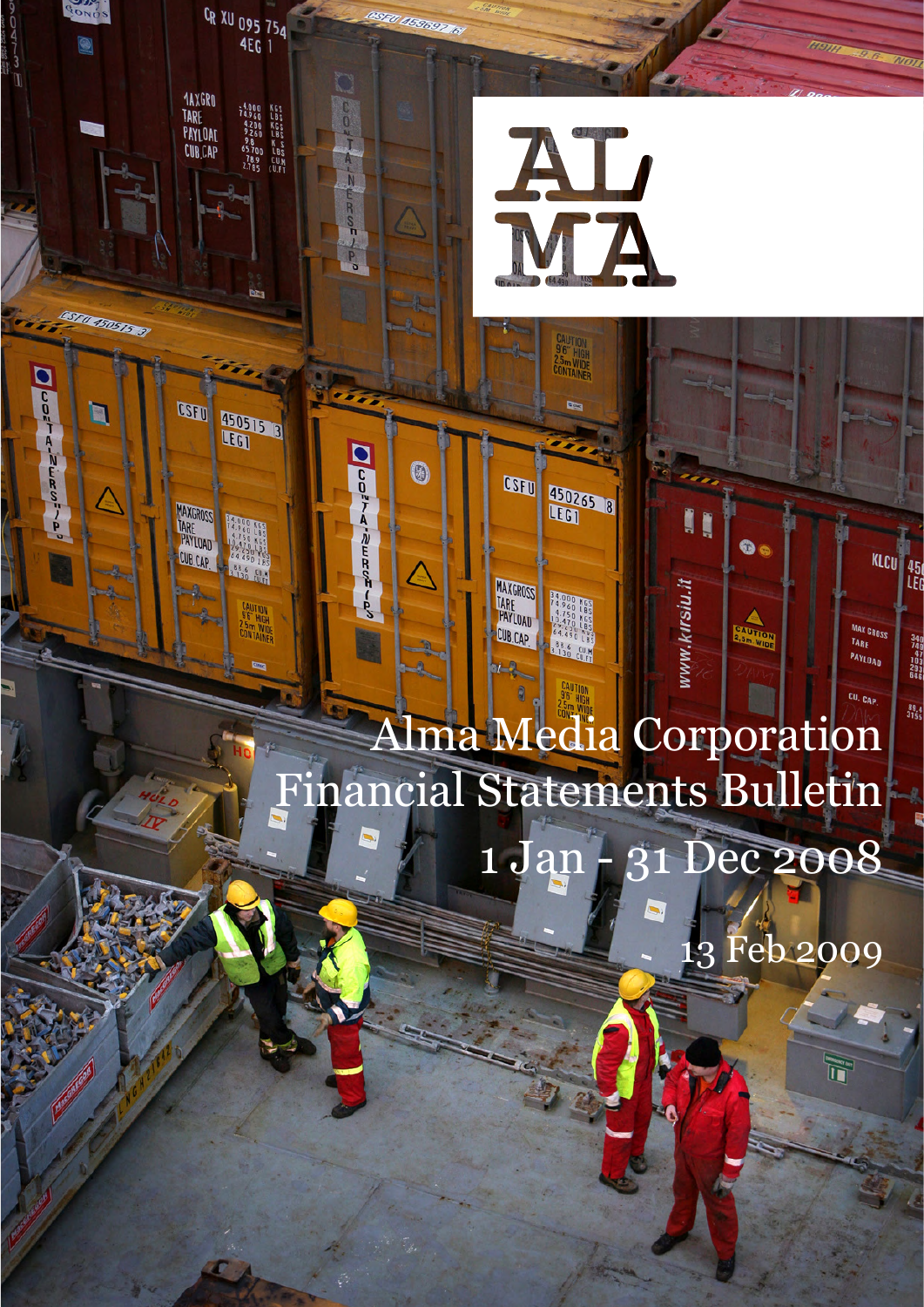# Alma Media Corporation Stock Exchange Release February 13, 2009 at 09:00am

# ALMA MEDIA GROUP'S FINANCIAL STATEMENTS BULLETIN 2008:

- Net sales increased, operating profit weakened

# **Financial year 2008 in brief (2007 figures in brackets):**

- Net sales MEUR 341.2 (328.9), up 3.7%

- Operating profit MEUR 48.3 (64.4), 14.2% (19.6%) of net sales, operating profit excluding one-time items MEUR 47.7 (52.9)

- Profit before tax MEUR 52.4 (68.0), profit before tax excluding one-time items MEUR 49.9 (56.5) - Earnings per share EUR 0.51 (0.68)

# **Dividend proposal for the Annual General Meeting:**

- Alma Media Corporation's Board of Directors will propose to the Annual General Meeting on March 11, 2009 that a dividend of EUR 0.30 (0.90) per share be paid for the 2008 financial year. - The Board of Directors will also propose that the Annual General Meeting, according to Chapter 13, Section 6, Paragraph 2 of the Finnish Companies Act, authorise the Board to decide upon an additional dividend of no more than EUR 0.20 per share.

#### **Outlook for 2009:**

- Alma Media expects its comparable net sales and operating profit to decline from the 2008 figures due to a decrease in media advertising.

#### **Mr Kai Telanne, President and CEO:**

"Alma Media's year 2008 began better than we could ever have expected but ended weaker than estimated due to the rapid slowdown of general economic growth. Our net sales increased, but the operating profit fell short of the targeted 2007 level.

For our newspapers, the entire year was good, as shown by the 17.5-% operating profit level for the segment in 2008. The end of the year, however, was poor, because after a good October the media sales of most newspapers dropped significantly in November and December. Net sales of the Kauppalehti Group grew well, and the operating profit improved. The otherwise good year of Marketplaces was spoiled by the steep decline of media sales in the last quarter. Recruitment and home sale advertising turned down at the same time as our investments in development projects remained high.

Alma Media's online business grew by a good 24.6% in 2008. Through our services, we increased our market share for example in home and recruitment advertising and other online advertising. At the end of the year, online business accounted for 13.1% (10.9%) of our net sales, and its operating profit was clearly positive.

On average, the circulation figures of Alma Media's regional and local newspapers remained unchanged. Kauppalehti's circulation grew to a new record level. The single-copy sales of Iltalehti decreased along with the decline in the afternoon paper market. Subscription price increases, made to counter the general increase in costs, boosted our circulation net sales.

The steep drop in the advertising market that began at the end of 2008 has continued during January-February. Consequently, we are taking measures to achieve significant cost savings in Alma Media.

#### **For further information, please contact:**

Mr Kai Telanne, President and CEO, tel. +358 10 665 3500 Mr Tuomas Itkonen, CFO, tel. +358 10 665 2244

#### **Distribution:**

NASDAQ OMX Helsinki Principal media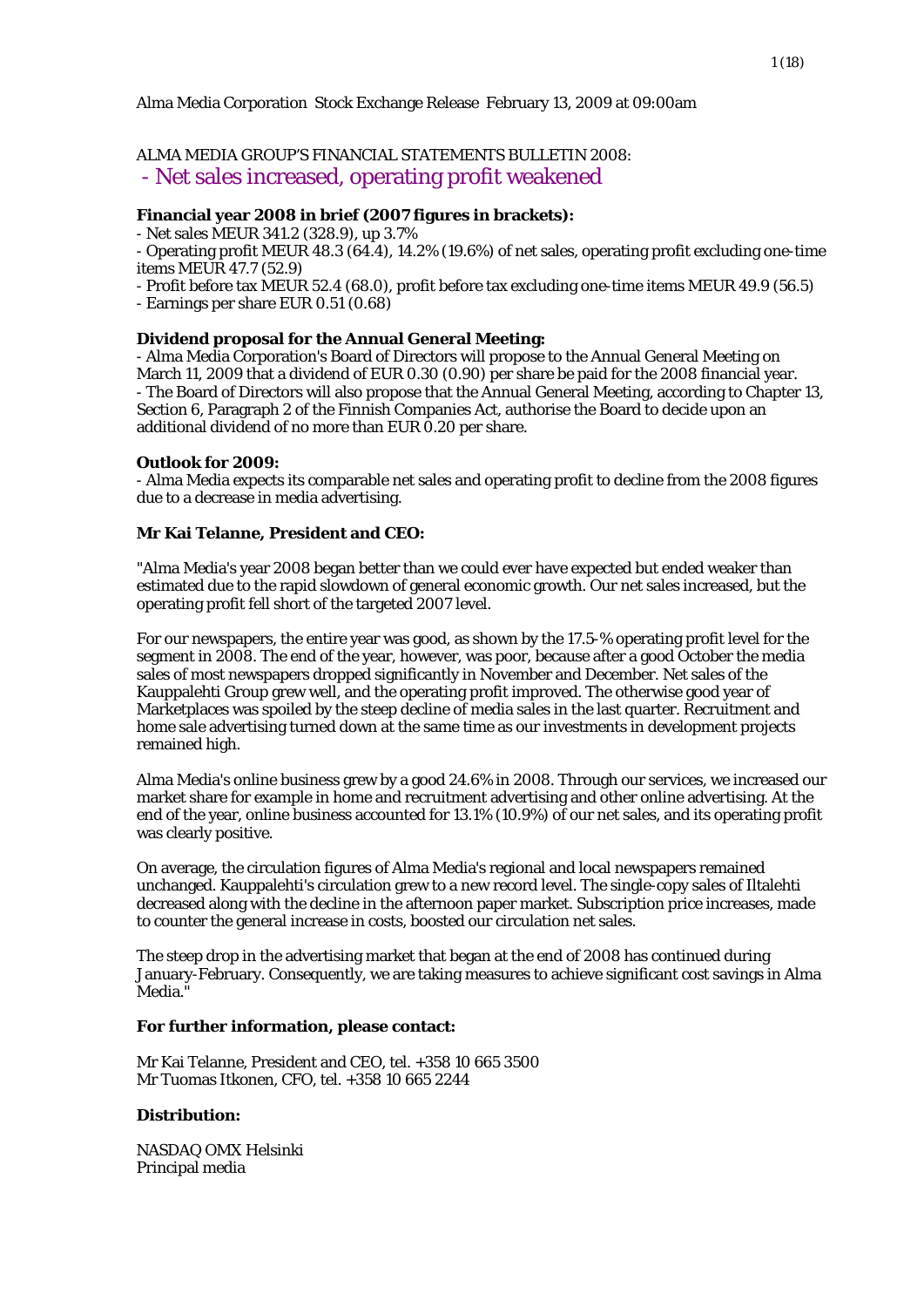# Alma Media Group: Financial Statements Bulletin January 1–December 31, 2008

The descriptive part of this review focuses on the annual financial statements. The comparisons according to the International Financial Reporting Standards (IFRS) refer to the figures from the corresponding period in 2007 unless otherwise stated. The figures in the tables are independently rounded.

#### **Changes in Group structure in 2008**

Alma Media purchased the entire stock of Jadecon Oy on February 20, 2008. The purchased company's business includes the online TV listing service Telkku.com. In addition, the corporation acquired the entire stock of Vuodatus.net Oy on October 1, 2008. Both of these companies are reported under the Newspapers segment as part of Iltalehti.

Suomen Paikallissanomat Oy acquired the business of Rannikkoseudun Sanomat, publisher of the Rannikkoseutu newspaper, on September 1, 2008, as well as the business of Janakkalan Sanomat, a local newspaper, on December 31, 2008. The local newspaper Kurun Sanomat was sold on December 31, 2008.

Internal structural changes were implemented through the following mergers: Alma Media Palvelut Oy, subsidiary of Alma Media Corporation, was merged with Alma Media Corporation on November 30, 2008. The subsidiaries Kainuun Sanomat Oy and Pohjolan Sanomat Oy merged with Lapin Kansa Oy on October 31, 2008, and the company name was changed into Pohjois-Suomen Media Oy.

#### **Consolidated net sales and result October–December 2008**

Consolidated net sales in October–December 2008 totalled MEUR 86.6 (85.5). Operating profit amounted to MEUR 9.5 (20.6). The comparable operating profit of the fourth quarter was 9.5 (11.7) MEUR, falling 19%. The operating margin was 10.9% (24.1%). The operating profit of the comparison period includes a one-time capital gain of MEUR 8.9.

Net sales for the Newspapers segment amounted to MEUR 61.1 (59.3). Net sales for the segment's media sales grew by 5.5%. Satakunnan Kansa, Lapin Kansa and Suomen Paikallissanomat, the local papers company, increased their media sales supported by advertising income from municipal elections. The media sales of other regional papers and Iltalehti declined in November–December, which weakened the growth for the entire last quarter. Online sales developed well, especially for Iltalehti. The circulation net sales of Newspapers increased due to price increases. The circulation net sales for Iltalehti decreased in the last quarter due to a general decline in the afternoon paper market. Operating profit for Newspapers was MEUR 10.5 (9.4).

The Kauppalehti Group's net sales were MEUR 19.0 (19.1). Media sales for the segment, taking into account the 2007 net sales of Presso, remained at the same level as in the comparison period. Sales of Kauppalehti's online business grew as planned. Circulation sales were up 5%. The operating profit of the Kauppalehti Group was MEUR 2.0 (2.2). The operating profit of Kauppalehti Oy remained at the level of the comparison period.

Net sales for the Marketplaces segment were MEUR 7.5 (8.0). Marketplaces recorded an operating loss of MEUR 1.0 (operating profit MEUR 1.2). The declining net sales and the operating loss were attributable to a sharp drop in the Baltic home sale market as well as the rapid shrinking of home and recruitment advertising in Finland in November–December. The financial result of Marketplaces was burdened by the continuing investments in new business operations. In Finland, the net sales of the Etuovi.com online service continued to rise by more than 20%. Autotalli.com also fared well.

# **Consolidated net sales and result 2008**

Alma Media Group's net sales in 2008 totalled MEUR 341.2 (328.9). Favorably developed media sales in newspapers and online services, with the exception of the last few months of the year, were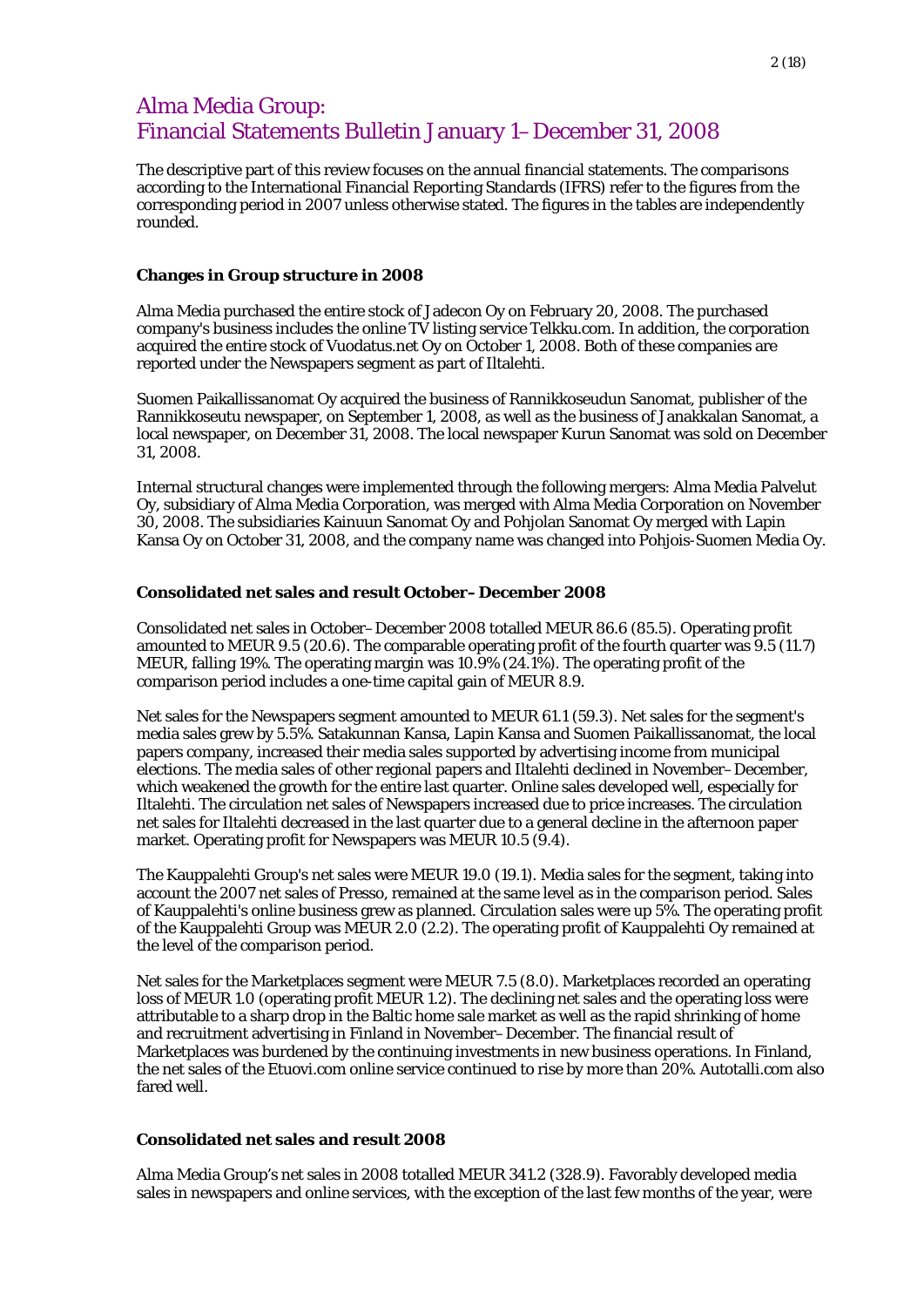the main factor in increasing net sales. Online net sales grew by 24.6% during the year, being MEUR 44.7 (35.9). Online sales accounted for 13.1% (10.9%) of consolidated net sales.

The consolidated operating profit declined from the previous year to MEUR 48.3 (64.4). The operating margin was 14.2% (19.6%). The operating profit for 2008 includes a one-time capital gain of MEUR 0.6 from the sale of property. The operating profit for the comparison period included capital gains totalling MEUR 11.5.

Operating profit for the financial period, excluding one-time items, was MEUR 47.7 (52.9). Operating margin excluding one-time items was 14.0% (16.1%).

Profit before taxes for the financial period was MEUR 52.4 (68.0), including one-time items totalling MEUR 2.5 (11.5). The one-time items consist of capital gains from sales of property and the shares of AP-Paino Oy.

The increase in consolidated net sales was in line with the management's forecasts earlier in the year. Comparable operating profit fell short of the original estimate. In November, the company issued a profit warning due to the unexpectedly rapid change in the media sales market. The slowdown in the growth of media sales, which eventually turned into negative sales, as well as the investments in the development of the online business brought the operating profit below the previous year's level.

Reviews of the 2008 key figures for the segments are given starting on page 6.

# **Outlook for 2009**

Uncertainty in the Finnish media market is exceptionally high at the start of the year 2009.

Alma Media forecasts a drop in the single-copy sales of afternoon papers in line with the developments in 2008. The circulation of Kauppalehti is expected to stay at the 2008 level. No major changes are estimated in the circulations of regional and local papers. Alma Media expects the newspaper advertising market to decline in 2009 as well as slower growth for online advertising. The steep drop in the advertising market that began at the end of 2008 has continued during January-February.

Alma Media expects a decrease in its comparable net sales and operating profit from the figures in 2008 due to the decline in media advertising.

# **Market conditions**

The growth of the Finnish national economy stopped at the end of 2008. According to economic forecasts, the Finnish national economy will shrink during the spring of 2009. The gross national product is forecasted to decline by 0.8–3.7% during 2009.

According to data collected by TNS Media Intelligence, the total media advertising spending in Finland in 2008 was MEUR 1,203, down 0.1%. Of the total spending, newspapers accounted for 45.8% (spending decreased by 2.8% from the previous year) and television for 17.8% (spending increased by 2.3%). The share of online advertising grew to 10.1%, but the growth in its market share was largely attributable to the changes in the research methods. Comparable growth for online advertising was 22.2% in 2008.

During the last quarter, total advertising declined by 5.8%, according to TNS Media Intelligence. In December 2008, media advertising decreased 13.0% compared to the previous year. Newspaper advertising declined 7.5% in the last quarter and 15.4% in December. Online advertising grew by 15.1% in the last quarter and 3% in December.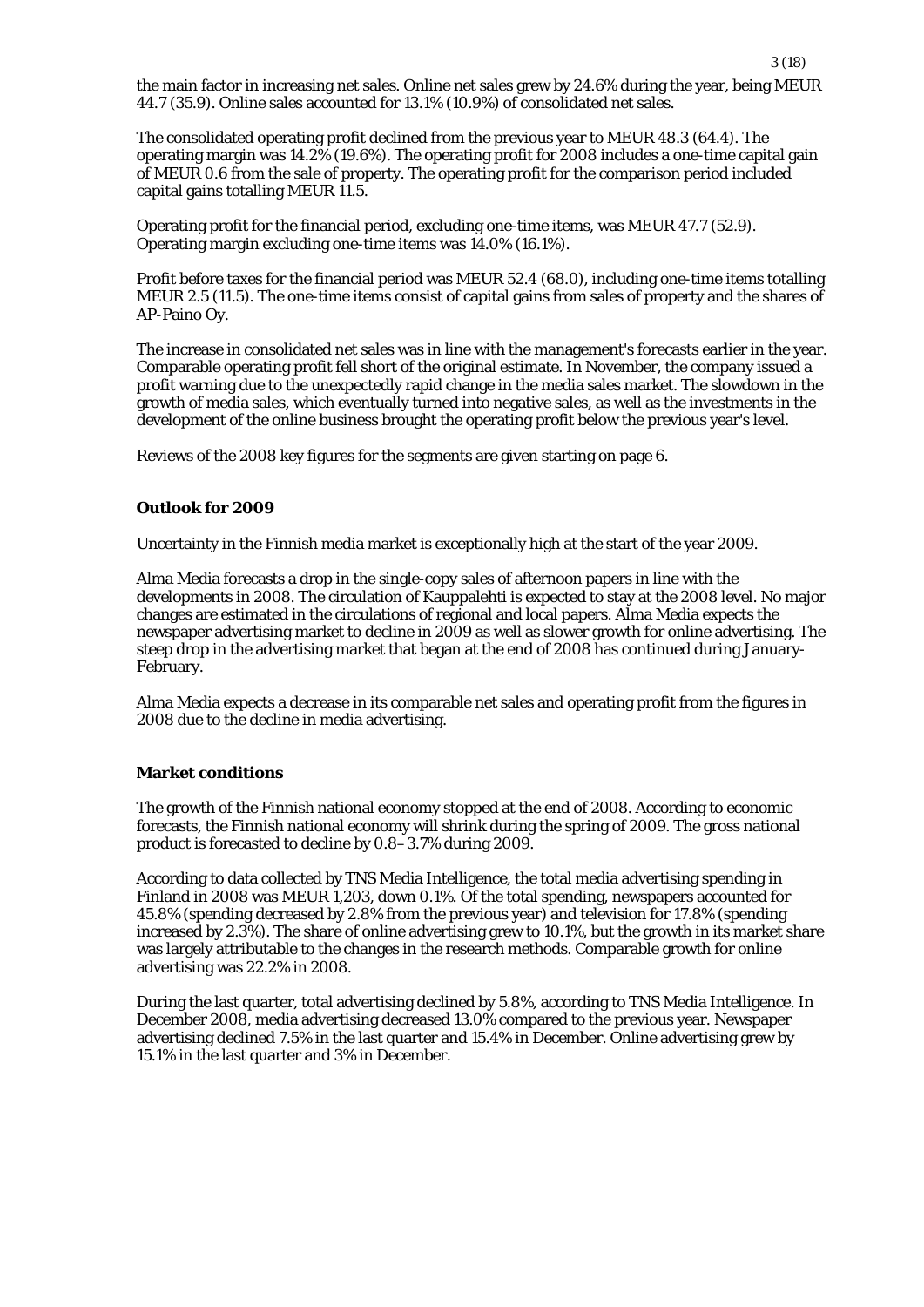| <b>KEY FIGURES</b>                                         |         |         |          |          |          |
|------------------------------------------------------------|---------|---------|----------|----------|----------|
|                                                            | 2008    | 2007    | 2008     | 2007     | 2006     |
| <b>MEUR</b>                                                | $10-12$ | $10-12$ | $1-12$   | $1 - 12$ | $1 - 12$ |
| Net sales                                                  | 86.6    | 85.5    | 341.2    | 328.9    | 301.9    |
| <b>Operating profit</b>                                    | 9.5     | 20.6    | 48.3     | 64.4     | 49.1     |
| % of net sales                                             | 10.9    | 24.1    | 14.2     | 19.6     | 16.3     |
| Net financial expenses                                     | 0.4     | $-0.2$  | 0.4      | $-0.1$   | 0.5      |
| Net financial expenses, % of net sales                     | 0.5     | $-0.2$  | 0.1      | 0.0      | 0.2      |
| Share of associated companies' results                     | 2.6     | 1.4     | 4.5      | 3.5      | 1.2      |
| <b>Balance sheet total</b>                                 |         |         | 166.9    | 181.3    | 199.7    |
| Gross capital expenditure                                  | 2.9     | 3.8     | 14.5     | 12.1     | 19.6     |
| Gross capital expenditure, % of net sales                  | 3.3     | 4.4     | 4.2      | 3.7      | 6.5      |
| <b>Equity ratio</b>                                        |         |         | 57.2     | 69.8     | 61.3     |
| Gearing, %                                                 |         |         | 6.6      | $-15.2$  | $-5.6$   |
| Interest-bearing net debt                                  |         |         | 5.8      | $-17.9$  | $-6.5$   |
| <b>Interest-bearing liabilities</b>                        |         |         | 19.1     | 6.8      | 21.7     |
| Non-interest-bearing liabilities                           |         |         | 59.3     | 56.2     | 62.7     |
| Average no. of personnel,                                  |         |         |          |          |          |
| calculated as full-time                                    |         |         |          |          |          |
| employees. excl. delivery staff                            | 1,959   | 1,909   | 1,981    | 1,971    | 1,901    |
| Average no. of delivery staff                              | 910     | 909     | 968      | 962      | 857      |
| Earnings/share, EUR                                        |         |         |          |          |          |
| (basic)                                                    | 0.12    | 0.22    | 0.51     | 0.68     | 0.50     |
| Earnings/share, EUR                                        |         |         |          |          |          |
| (diluted)                                                  | 0.12    | 0.22    | 0.51     | 0.68     | 0.50     |
| Cash flow from operating activities, EUR                   | 0.11    | 0.10    | 0.63     | 0.70     | 0.63     |
| Shareholders' equity/share, EUR                            |         |         | 1.18     | 1.58     | 1.54     |
|                                                            |         |         | 0.30     | 0.90     | 0.65     |
|                                                            |         |         | 6.1      | 7.7      | 7.0      |
|                                                            |         |         | 9.6      | 17.2     | 18.8     |
| Market capitalization                                      |         |         | 369.3    | 870.7    | 690.2    |
| Average no. of shares (1.000 shares)                       |         |         |          |          |          |
| - basic                                                    | 74,613  | 74,613  | 74,613   | 74,613   | 74,613   |
| - diluted                                                  |         |         |          |          | 74,613   |
|                                                            | 74,670  | 74,829  | 74,764   | 74,773   |          |
| No. of shares at end of period<br>$(1.000 \text{ shares})$ | 74,613  | 74,613  | 74,613   | 74,613   | 74,613   |
|                                                            |         |         |          |          |          |
|                                                            | 2008    | 2007    | 2008     | 2007     |          |
| NET SALES BY SEGMENT, MEUR                                 | $10-12$ | $10-12$ | $1-12$   | $1-12$   |          |
| <b>Newspapers</b>                                          | 61.1    | 59.3    | 236.7    |          | 230.6    |
| Kauppalehti Group                                          | 19.0    | 19.1    | 73.5     | 70.1     |          |
| <b>Marketplaces</b>                                        | 7.5     | 8.0     | 34.3     | 30.9     |          |
| Other operations and eliminations                          | $-1.0$  | $-0.9$  | $-3.3$   | $-2.7$   |          |
| <b>Total</b>                                               | 86.6    | 85.5    | 341.2    |          | 328.9    |
| OPERATING PROFIT/LOSS BY SEGMENT,                          | 2008    | 2007    | 2008     | 2007     |          |
| <b>MEUR</b>                                                | $10-12$ | $10-12$ | $1 - 12$ | $1 - 12$ |          |
| <b>Newspapers</b>                                          | 10.5    | 9.4     | 41.5     | 42.8     |          |
| Kauppalehti Group                                          | 2.0     | 2.2     | 9.7      | 7.6      |          |
| <b>Marketplaces</b>                                        | $-1.0$  | 1.2     | 2.0      | 5.3      |          |
| Other operations and eliminations                          | $-2.0$  | 7.8     | $-4.9$   | 8.7      |          |
| Total                                                      | 9.5     | 20.6    | 48.3     | 64.4     |          |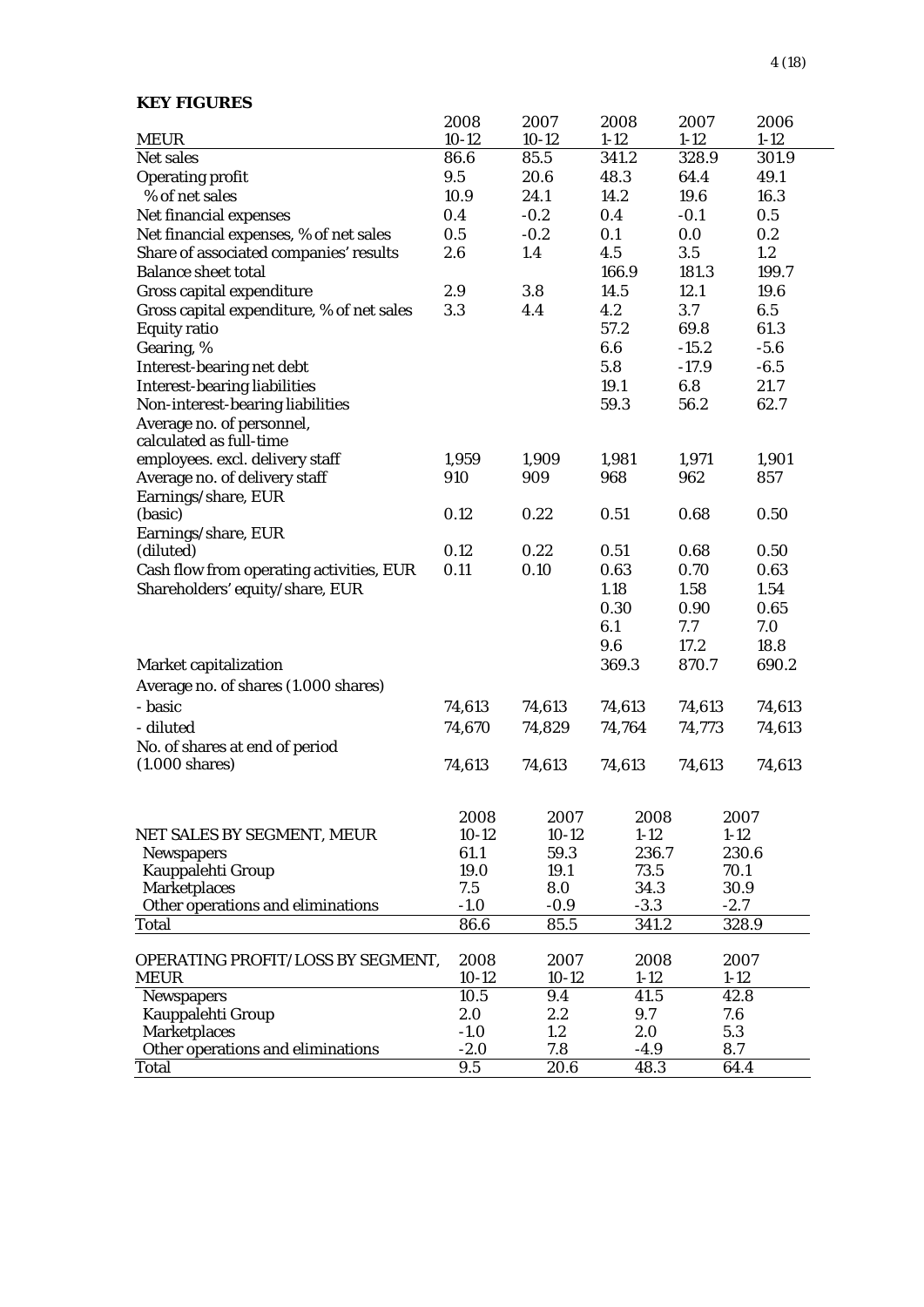#### **Newspapers**

| Key figures, MEUR               | 2008    | 2007    | 2008   | 2007   |
|---------------------------------|---------|---------|--------|--------|
|                                 | $10-12$ | $10-12$ | $1-12$ | $1-12$ |
| Net sales                       | 61.1    | 59.3    | 236.7  | 230.6  |
| <b>Circulation sales</b>        | 27.1    | 26.9    | 108.6  | 106.9  |
| Media advertising sales         | 31.3    | 29.6    | 117.7  | 112.6  |
| <b>Printing sales</b>           | 1.1     | $1.2\,$ | 4.3    | 5.4    |
| Other sales                     | $1.6\,$ | 1.5     | 6.1    | 5.7    |
| <b>Operating profit</b>         | 10.5    | 9.4     | 41.5   | 42.8   |
| Operating margin, %             | 17.2    | 15.8    | 17.5   | 18.5   |
| Gross capital expenditure       | 1.3     | 1.2     | 9.4    | 6.0    |
| Average no. of personnel,       |         |         |        |        |
| calculated as full-time         |         |         |        |        |
| employees. excl. delivery staff | 1,169   | 1,167   | 1,197  | 1,218  |
| Average no. of delivery staff   | 910     | 909     | 968    | 962    |

The Newspapers segment reports the publishing activities of 35 newspapers. The largest of these are Aamulehti and Iltalehti.

The Newspapers segment's net sales in 2008 increased 2.7% from the previous year to MEUR 236.7. During the year, the quarterly growth rates of the newspapers' net sales experienced significant fluctuation. The media sales of the Alma Media newspapers increased more than market growth in 2008. As expected, the municipal elections in October refreshed advertising sales. In November– December, the media sales of most newspapers started to decline. Especially Aamulehti and Iltalehti, whose media sales had developed well in the earlier months of the year, suffered from the decline towards the end of the year. The development of advertising sales in the online media was particularly favourable in Satakunnan Kansa and Iltalehti. The share of Iltalehti.fi in the entire media sales of Iltalehti rose to about one-third.

Circulation net sales for the newspapers grew, thanks to price increases. For regional and local newspapers, circulation development continued neutral or slightly declining. The circulation of Iltalehti decreased 6%, while the entire afternoon paper market dropped by 8.2%. Iltalehti increased its market share by half a percentage point to 42.9%.

The regional and local newspapers of Alma Media gradually deployed a common online service platform before the municipal elections in the autumn. At the end of the year, Iltalehti's online service Iltalehti.fi was Finland's largest online medium with its approximately 1.6 million unique visitors a week.

The full-year operating profit for the Newspapers segment declined to MEUR 41.5 (42.8).

# **Kauppalehti Group**

| Key figures, MEUR                 | 2008    | 2007    | 2008   | 2007   |
|-----------------------------------|---------|---------|--------|--------|
|                                   | $10-12$ | $10-12$ | $1-12$ | $1-12$ |
| Net sales                         | 19.0    | 19.1    | 73.5   | 70.1   |
| <b>Circulation sales</b>          | 6.5     | 6.3     | 24.8   | 24.4   |
| Media advertising sales           | 5.9     | 6.5     | 22.2   | 21.5   |
| Other sales                       | 6.6     | 6.4     | 26.4   | 24.3   |
| <b>Operating profit</b>           | 2.0     | 2.2     | 9.7    | 7.6    |
| Operating margin, %               | 10.7    | 11.7    | 13.2   | 10.8   |
| Gross capital expenditure         | 0.3     | 0.4     | 1.4    | 1.1    |
| Average no. of personnel,         |         |         |        |        |
| calculated as full-time employees | 494     | 498     | 499    | 527    |

The Kauppalehti Group specialises in producing business and financial information. Its best known title is Finland's leading business newspaper Kauppalehti. The Group also includes Lehdentekijät (contract publishing), Kauppalehti 121 (direct marketing) and the BNS news agency operating in the Baltic countries.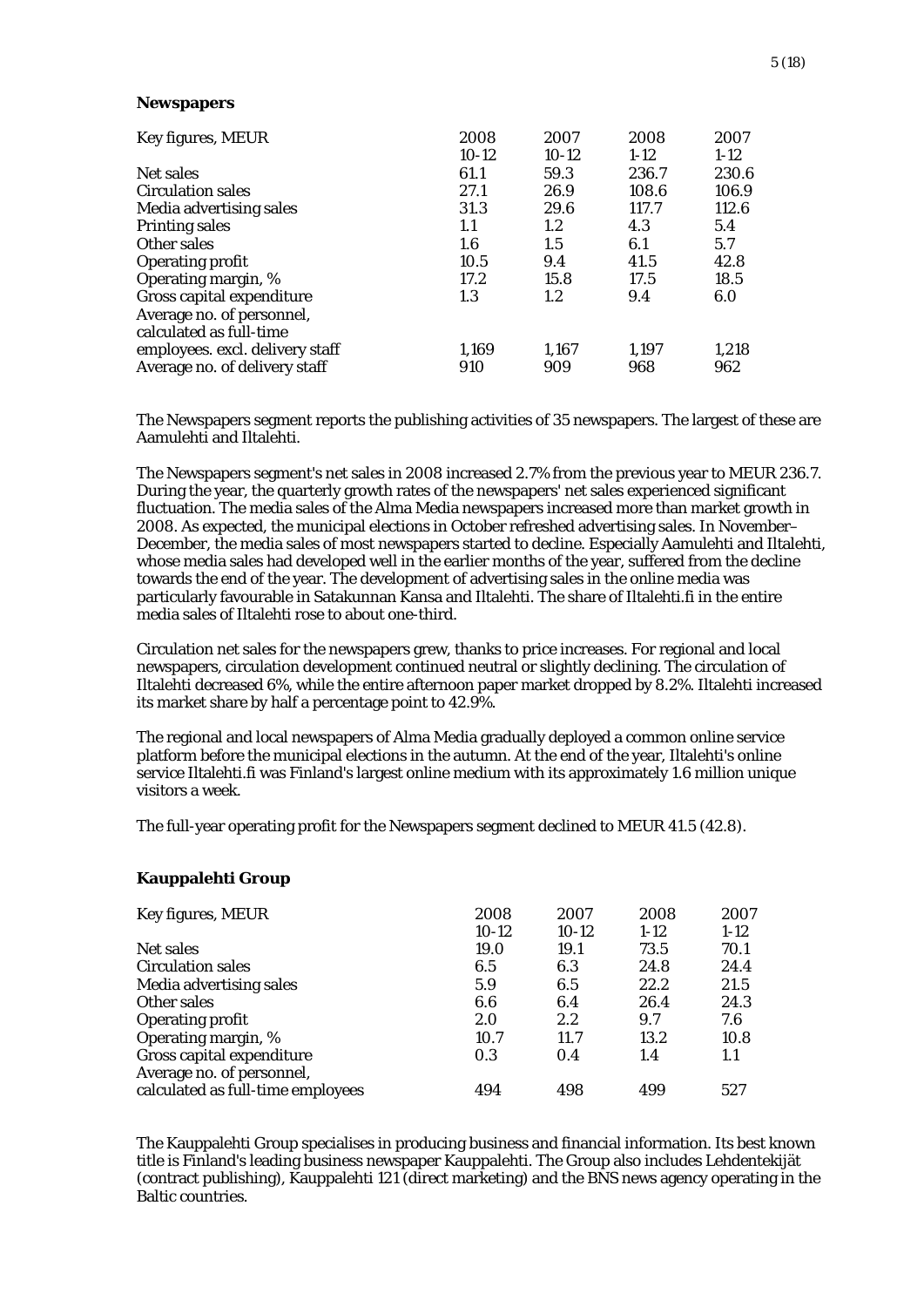The net sales of the Kauppalehti Group grew by 4.8% in 2008 to MEUR 73.5. The growth was fuelled in particular by Kauppalehti's exceptional success: its circulation sales increased 9% during the year and media sales increased 15%. The general market conditions also slowed down the growth of Kauppalehti's media sales towards the end of the year. Net sales of Kauppalehti's online services retained a good growth rate throughout the year. Kauppalehti's largest subsidiary, Lehdentekijät Oy, faced tight competition throughout the year.

Kauppalehti's circulation reached the record level of 86,577 copies in the circulation audit performed in August 2008. The number of visitors to Kauppalehti.fi grew by approximately 200,000 during the year, finishing at more than 500,000.

The full-year operating profit of the Kauppalehti Group improved by MEUR 2.1 to MEUR 9.7.

# **Marketplaces**

| Key figures, MEUR                 | 2008    | 2007    | 2008   | 2007   |
|-----------------------------------|---------|---------|--------|--------|
|                                   | $10-12$ | $10-12$ | $1-12$ | $1-12$ |
| Net sales                         | 7.5     | 8.0     | 34.3   | 30.9   |
| <b>Operations in Finland</b>      | 6.0     | 6.5     | 28.0   | 25.2   |
| <b>Operations outside Finland</b> | $1.5\,$ | 1.5     | 6.3    | 5.7    |
| <b>Operating profit</b>           | $-1.0$  | 1.2     | 2.0    | 5.3    |
| Operating margin, %               | $-13.0$ | 15.0    | 5.9    | 17.3   |
| Gross capital expenditure         | 0.9     | 1.6     | 2.1    | 2.8    |
| Average no. of personnel,         |         |         |        |        |
| calculated as full-time employees | 234     | 176     | 216    | 158    |

The Marketplaces segment reports Alma Media's classified services, which are produced on the internet and supported by printed products. The services in Finland are Etuovi.com, Monster.fi, Autotalli.com, Mascus.fi and Mikko.fi. The services outside Finland are City24, Motors24, Mascus and Bovision.

With its decision of October 16, 2008, the District Court of Helsinki dismissed all claims against Alma Media's use of the Etuovi.com trademark. Among other things, the district court decision confirmed Alma Media's right to use the trademark "ETUOVI.COM" for online home and real estate business and a special newspaper focusing on real estate sales. The case will continue in the Court of Appeal of Helsinki.

Net sales for Marketplaces grew 11.2% in 2008. In January–September, net sales grew by more than 17%. The slowdown in the growth of home advertising that began in Finland and the Baltic countries in early autumn, as well as the sharp drop in recruitment advertising in Finland from November turned the growth trend negative during the last quarter of the year.

The full-year operating profit for Marketplaces declined from MEUR 5.3 to MEUR 2.0.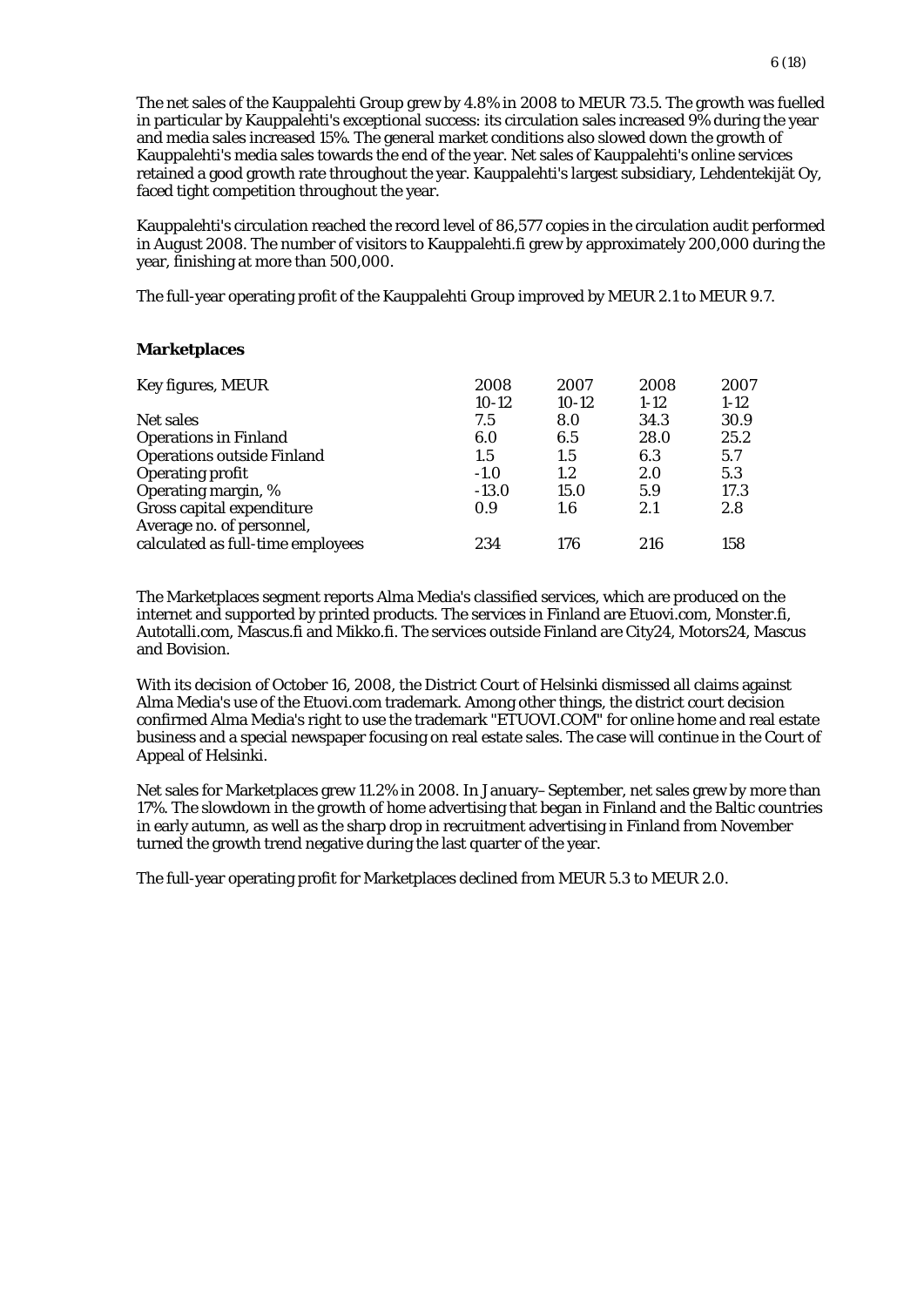# **Associated companies**

| Share of associated companies' results, MEUR | 2008<br>$10-12$ | 2007<br>$10-12$ | 2008<br>$1-12$ | 2007<br>$1-12$ |  |
|----------------------------------------------|-----------------|-----------------|----------------|----------------|--|
| <b>Newspapers</b>                            | 0.0             | 0.0             | 0.1            | 0.1            |  |
| Kauppalehti Group                            |                 |                 |                |                |  |
| Talentum Oyj                                 | 0.6             | 1.3             | 1.6            | 2.6            |  |
| Other associated companies                   | 0.0             | 0.0             | 0.0            | 0.0            |  |
| <b>Marketplaces</b>                          |                 |                 |                |                |  |
| Other operations                             | 1.8             | 0.0             | 1.8            | 0.1            |  |
| Acta Print Kivenlahti Oy                     | 0.2             | 0.0             | 0.9            | 0.7            |  |
| Other associated companies                   | 2.6             | 1.4             | 4.5            | 3.5            |  |

Alma Media Group holds a 29.9% stake in Talentum Oyj, reported under the Kauppalehti Group. Talentum's own shares in possession of Talentum are here included in the total number of shares. In the consolidated financial statements of Alma Media, the ownership in Talentum is combined in a way that does not take Talentum's own shares into account in the total number of shares. The figure used in Alma Media's consolidated financial statements of December 31, 2008 is 30.3%.

Alma Media Group divested its holding in AP-Paino Oy in December 2008. The sale brought a profit of MEUR 1.8.

# **Balance sheet and financial position**

The consolidated balance sheet at the end of December 2008 stood at MEUR 166.9 (181.3). The equity ratio at the end of December was 57.2% (69.8%) and equity per share was EUR 1.18 (1.58).

The consolidated cash flow before financing was MEUR 45.8 (49.1). At the end of December the net debt totalled MEUR 5.8 (-17.9).

Alma Media Group has a current MEUR 100 commercial paper programme in Finland. In March, the corporation issued papers to the total amount of MEUR 35. The unused part of the programme was MEUR 87.0 on December 31, 2008.

The Group's interest-bearing debt is denominated in euros and therefore does not require hedging against exchange rate differences. The most significant purchasing contracts denominated in foreign currency are hedged.

# **Research and development costs**

Research and development costs in 2008 amounted to MEUR 2.7 (3.7). Of this total, MEUR 2.3 (2.8) were capitalised and MEUR 0.3 (0.8) expensed. Most of the R&D development projects pertained to the development of online business.

# **Capital expenditure**

Gross capital expenditure in 2008 totalled MEUR 14.5 (12.1), consisting mainly of acquisitions of business operations and development projects for online media. The rest of the capital expenditure was related to normal operational and maintenance investments.

# **Events after the financial period**

Lehdentekijät Oy, part of Alma Media Group, has begun statutory personnel negotiations affecting all employees in January 2009. The subject of the negotiations is the plan to reorganise the company's operations and to clarify its cost structure. The planned changes would lead to the reduction of maximum nine employees.

The publishing company Iltalehti Oy, part of Alma Media Group, has started statutory personnel negotiations concerning all employees. The planned objective for the negotiations is the extensive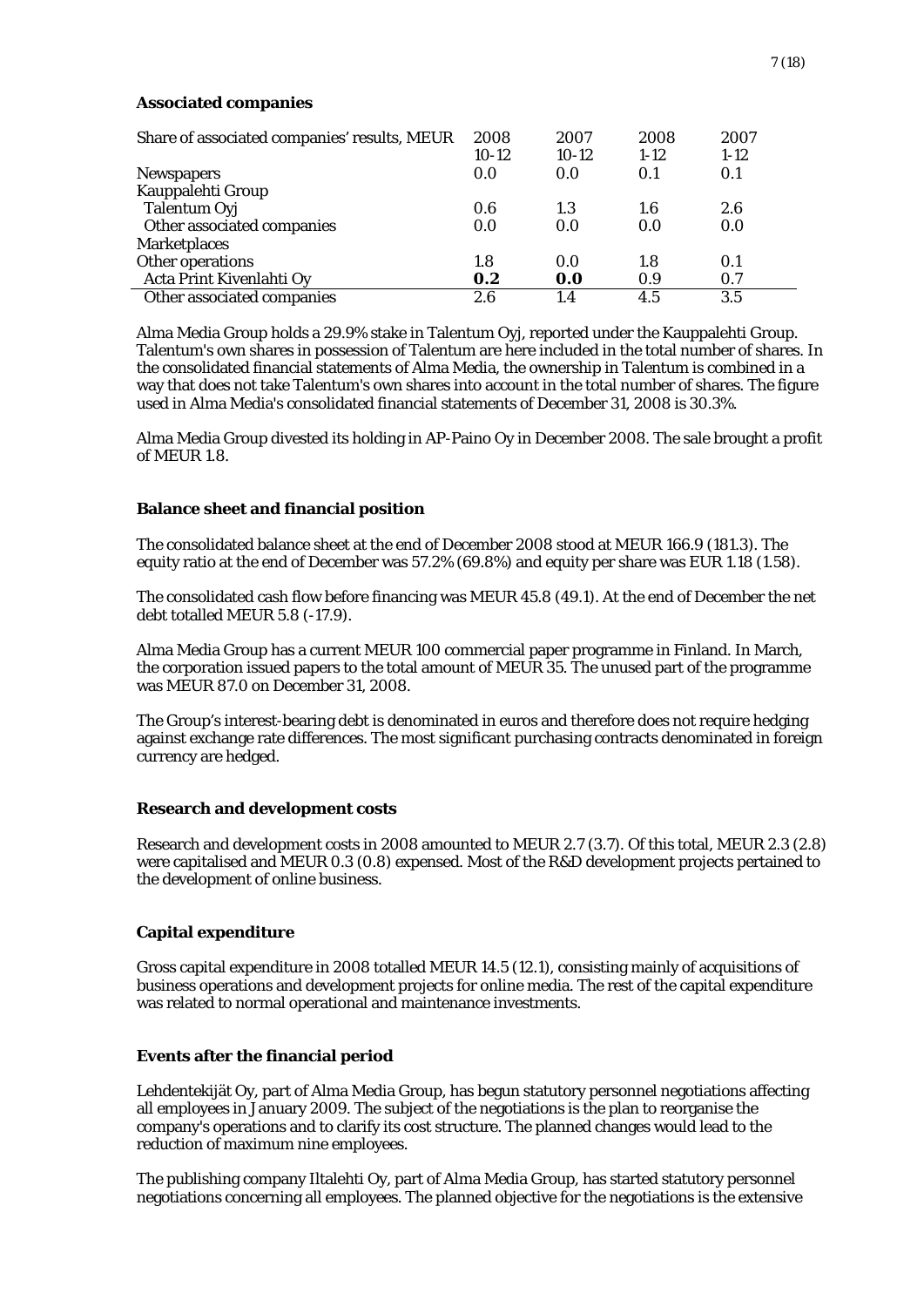reorganisation of operations. The purpose of the negotiations is to examine the future of the various services within Iltalehti and to identify measures that take the changes in media consumption into account. The maximum need for resource reductions is planned to be 30 person years. The objective for the negotiations is to find ways to implement the reduction without lay-offs.

Oy Herttaässä Ab, a shareholder of Alma Media Corporation, has in a letter dated December 18, 2008 and received by the Board of Directors on December 21, 2008 presented a request to convene an extraordinary general meeting of shareholders to consider and decide on the composition of the Board of Directors, repurchasing the company's own shares and company restructuring. On January 18, 2009 the Board of Directors of Alma Media Corporation decided to convene an ordinary general meeting of shareholders, the notice of which also includes the proposals by the shareholder Oy Herttaässä Ab. The ordinary general meeting will be arranged on March 11, 2009.

# **Administration**

Alma Media Corporation's Annual General Meeting on March 12, 2008 elected the following persons to the Board of Directors: Lauri Helve, Matti Kavetvuo, Kai Seikku, Kari Stadigh, Harri Suutari, Ahti Vilppula and Erkki Solja.

At its constitutive meeting held after the annual general meeting, the Board elected Kari Stadigh its chairman and Matti Kavetvuo its deputy chairman. The Board also elected the members of its committees. Kai Seikku, Erkki Solja and Harri Suutari were elected members of the Audit Committee. According to the charter of the Board of Directors, Kari Stadigh, chairman of the Board, and Matti Kavetvuo, deputy chairman of the Board, will continue as members of the Nomination and Compensation Committee. Ahti Vilppula resigned from the Board of Directors on June 6, 2008.

The Annual General Meeting appointed Ernst&Young Oy as the company's auditors.

As stated in the notice to the annual general meeting dated January 18, 2009, the Board of Directors proposes that the number of board members would be eight and that Ms Catharina Stackelberg-Hammarén, CEO, and Mr Seppo Paatelainen, be elected new members in addition to the present members of the Board.

Mr Mikko Korttila, General Counsel of Alma Media Corporation, was appointed member of the Group Executive Team from June 1, 2008.

Mr Tuomas Itkonen started as Chief Financial Officer of Alma Media Corporation and a member of the Group Executive Team on October 1, 2008.

# **Risks and risk management**

The purpose of Alma Media's risk management activities is to continuously evaluate and manage all opportunities, threats and risks in conjunction with the company's operations to enable the company to reach its set objectives and to secure business continuity.

The risk management process identifies the risks, develops appropriate risk management methods and regularly reports on risk issues to the risk management organisation. Risk management is part of Alma Media's internal control function and thereby part of good corporate governance. Written limits and processing methods are set for quantitative and qualitative risks by the corporate risk management system.

The most important strategic risks for Alma Media are a significant drop in the readership of its newspapers and a decline in media sales. Fluctuating economic cycles are reflected on the development of media sales, which accounts for approximately half of the Group's net sales. Developing businesses outside Finland, such as in the Baltic countries and other East European countries, include country-specific risks related to the development of the market and economic growth.

In the long term, the media business will undergo changes along with the shift in media consumption and technological developments. Alma Media's strategic objective is to meet this challenge through renewal and the development of new business operations, particularly in online media.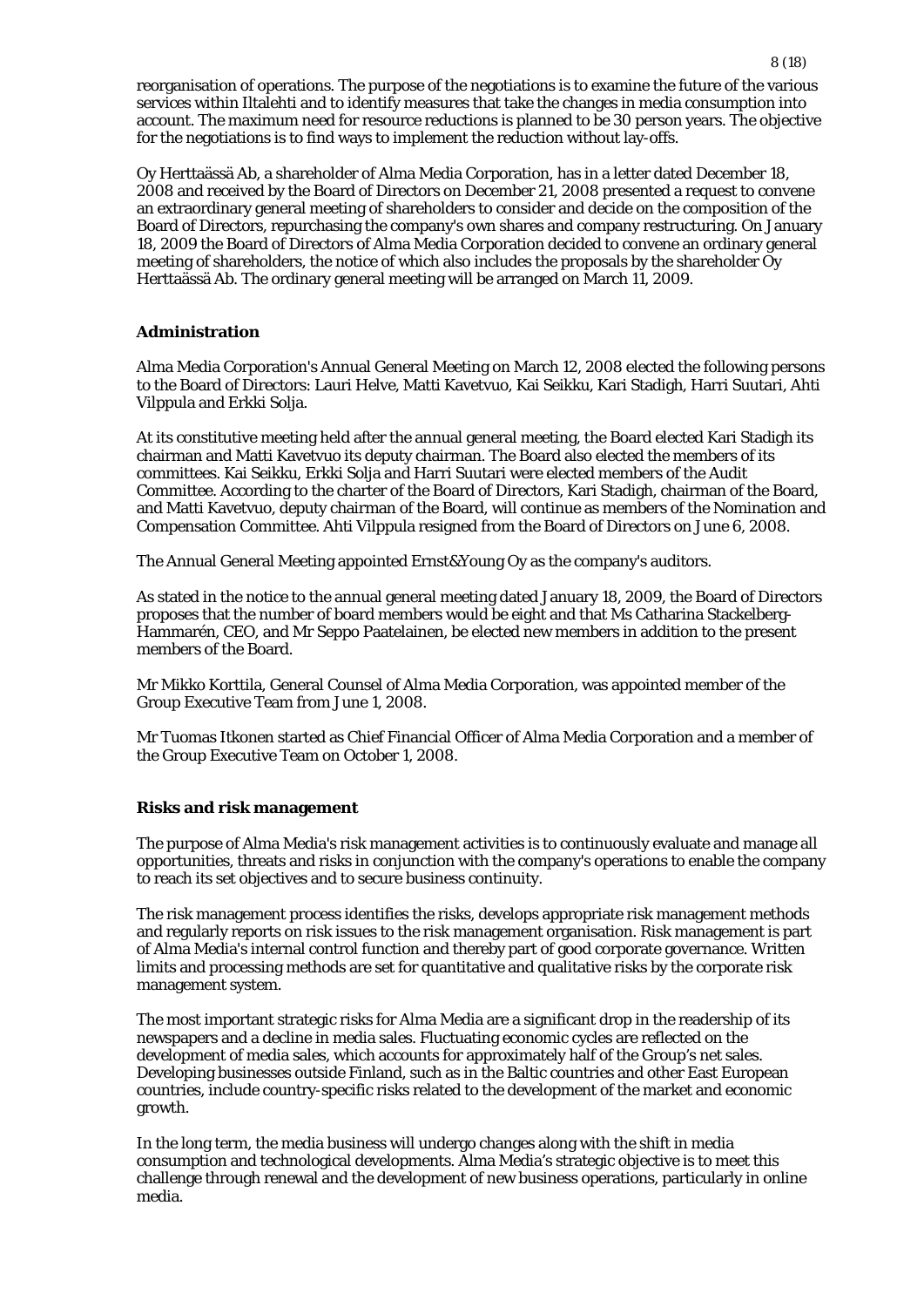The most important operational risks are disturbances in information technology systems and telecommunication, and an interruption of printing operations.

#### **Personnel**

During 2008, the average number of Alma Media employees, calculated as full-time employees (excluding distributors), was 1,981 (1,971). The average number of distribution staff totalled 968 (962). During the year, the number of personnel grew proportionately most at Marketplaces.

# **The Alma Media share**

During January-December 2008, a total of 65.8 million Alma Media shares were traded on the NASDAQ OMX Helsinki Stock Exchange, representing 88.2% of the total number of shares. The closing price for the share on December 31, 2008 was EUR 4.95. During the year the lowest price paid for the share was EUR 4.38 and the highest EUR 11.70. The company's market capitalization at the end of December was MEUR 369.3.

In March 2008 Alma Media paid a dividend of EUR 0.90 a share, in total MEUR 67.2.

The company does not own any of its own shares and does not have a current authorisation to purchase its own shares on the market.

#### **Option rights**

The Annual General Meeting on March 8, 2006, disapplying the pre-emptive subscription right of the shareholders, approved a three-stage option programme (option rights 2006A, 2006B and 2006C) as an incentive and commitment system for the managements of Alma Media Corporation and its subsidiaries. Altogether 1,920,000 stock options may be granted in three lots of 640,000 each, and these may be exercised to subscribe for a maximum of 1,920,000 Alma Media shares.

So far 515,000 of the 2006A options have been issued to corporate management. Altogether 75,000 of the 2006A options have been returned to the company owing to the termination of employment contracts. After the returned options, corporate management possesses a total of 440,000 2006A options. In 2007 and 2008, the Alma Media's Board of Directors decided to annul the 200,000 2006A option rights in the company's possession. The options in the 2006A programme are traded in NASDAQ OMX Helsinki Stock Exchange since April 10, 2008.

The Board of Directors of Alma Media Corporation decided in 2007 to issue 515,000 options under the 2006B programme to corporate management. A total of 40,000 2006B options have been returned to the company and are now in possession of the company. The corporate management possesses 475,000 B options. In 2008, the Board decided to annul 125,000 2006B options.

The Board of Directors of Alma Media Corporation decided in 2008 to issue 520,000 options under the 2006C programme to corporate management. A total of 40,000 2006C options have been returned to the company and are now in possession of the company. The corporate management possesses 480,000 2006C options.

If all the subscription rights are exercised, this programme will dilute the holdings of the earlier shareholders by 2.1%.

The share subscription periods and prices under the scheme are: 2006A: April 1, 2008-April 30, 2010, average trade-weighted price April 1-May 31, 2006 2006B: April 1, 2009-April 30, 2011, average trade-weighted price April 1-May 31, 2007 2006C: April 1, 2010-April 30, 2012, average trade-weighted price April 1-May 31, 2008

The subscription price of shares that may be subscribed under these stock option rights will be reduced by the amount of dividends and capital repayments decided after the start of the period determining the subscription price and before the subscription of shares, on the settlement date for each dividend payment or capital repayment. The share subscription price under the 2006A option was EUR 5.58 per share, the subscription price under the 2006B option was EUR 8.95 and the subscription price under the 2006C option was EUR 9.06 correspondingly.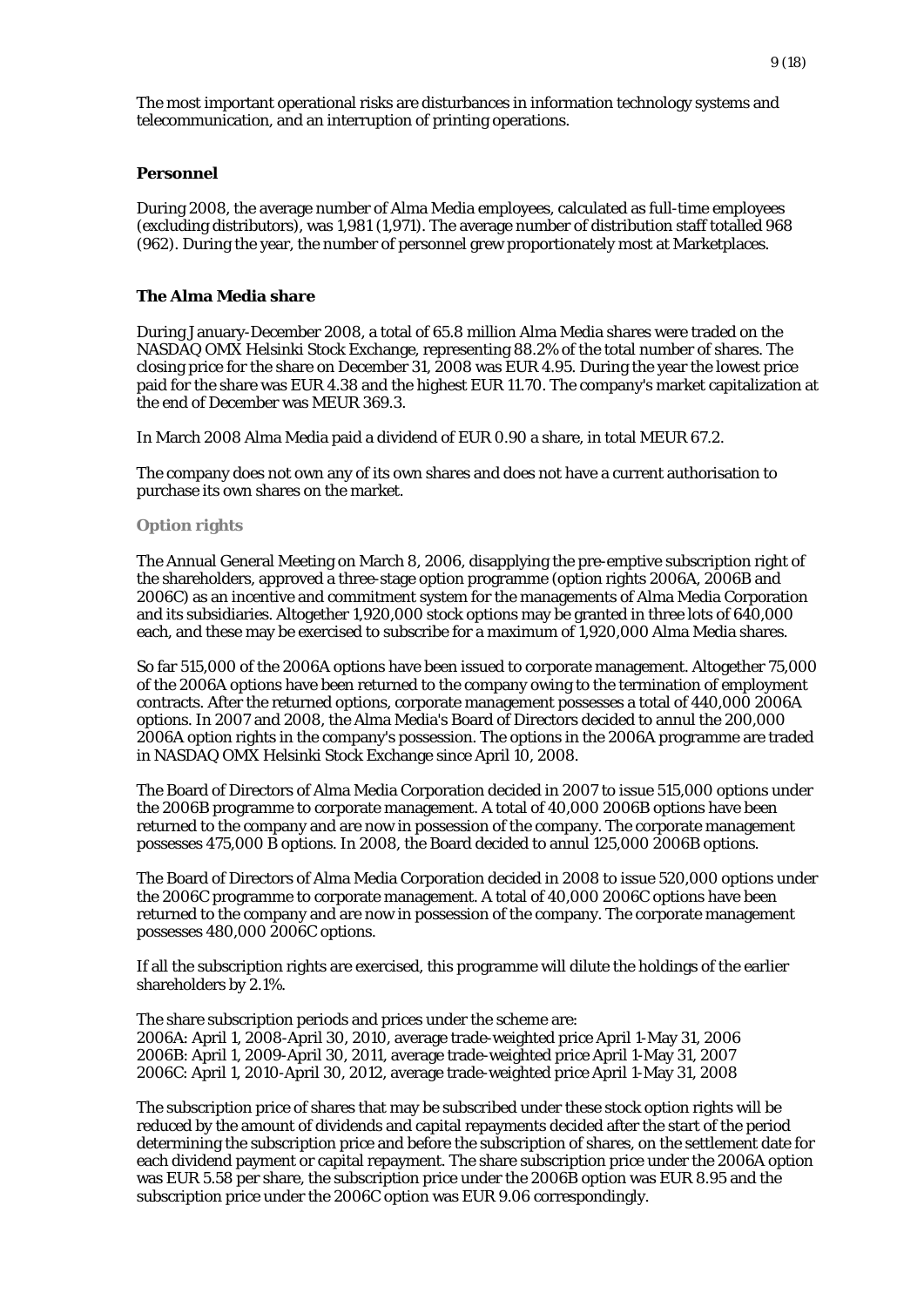The Board of Directors has no other current authorisations to raise convertible loans and/or to raise the share capital through a new issue.

**Market liquidity guarantee** 

Alma Media Corporation and eQ Pankki Oy have made a liquidity providing contract under which eQ Pankki guarantees bid and ask prices for the shares with a maximum spread of 3% during 85% of the exchange's trading hours. The contract applies to a minimum of 2,000 shares.

#### **Flagging notices**

During 2008 the company received the following notices concerning changes in shareholdings under chapter 2, section 9 of the Securities Market Act:

June 23, 2008: The holding of Danske Bank A/S Helsinki Branch in Alma Media voting rights and share capital has reached 16%. Additionally, Danske Bank A/S Helsinki Branch announces that it has made forward contracts maturing in March 2009. Provided that these forward contracts materialise, the ownership of Danske Bank A/S Helsinki Branch will fall below 15%.

June 10, 2008: Contrary to its earlier notification, the holding of Danske Bank A/S Helsinki Branch in Alma Media Corporation has not decreased below 1/20 but will reach 1/10 on June 20, 2008. Additionally, Danske Bank A/S Helsinki Branch has made forward contracts maturing in June 2008 and March 2009. Provided that these forward contracts materialise, the ownership of Danske Bank A/S Helsinki Branch in Alma Media Corporation will be at least 1/10.

June 6, 2008: Oy Herttaässä Ab, a company controlled by Kai Mäkelä, has acquired 50,000 forward contracts related to Alma Media's shares from Helsingin Mekaanikontalo Oy.

March 26, 2008: Helsingin Mekaanikontalo Oy announced it has received a one-sided agreement whereby Kai Mäkelä or issued purchases 5,000,000 forward contracts related to Alma Media's shares from Helsingin Mekaanikontalo Oy. If the agreement materialises, Helsingin Mekaanikontalo Oy's (potential) shareholding in Alma Media would fall below 1/20.

March 14, 2008: Helsingin Mekaanikontalo Oy announced it had sold forward contracts related to Alma Media's shares, and the company holds 50,000 forward contracts that mature in March 2008. If these forward contracts materialise, the shareholding of Helsingin Mekaanikontalo Oy in Alma Media would fall to 6.70%.

March 14, 2008: Nordea Group's ownership in Alma Media Corporation fell to 2.17% as a result of share transactions.

March 14, 2008: Ilkka Yhtymä Oyj announced that its holding in Alma Media Corporation has exceeded 1/10.

March 3, 2008: The total holding of Nordea Bank Suomi Oyj and the Nordea Group in Alma Media has fallen under 1/10 as a result of share transactions.

February 29, 2008: Helsingin Mekaanikontalo Oy informed that the forward contracts held by it have been extended, and at the time of flagging, the company held 95,565 forward contracts. If these forward contracts materialise, Helsingin Mekaanikontalo Oy would hold 12.81% of Alma Media shares. If the forward contracts materialise, Procomex SA, Helsingin Mekaanikontalo Oy and Ahti Vilppula will together hold 12.84% of Alma Media shares.

February 28, 2008: Danske Bank A/S Helsinki Branch announced that its holding in Alma Media has reached 1/20 (6.41%) due to share transactions.

February 18, 2008: Nordea Bank AB (publ) announced that its holding in Alma Media has not changed according to the announcement on January 21, 2008. According to the announcement, the total holding of Nordea Group has fallen below 3/20 (13.35%).

January 21, 2008: Oy Herttaässä Ab announced that its holding in Alma Media has risen above 1/5 (20.68%) following forward contracts.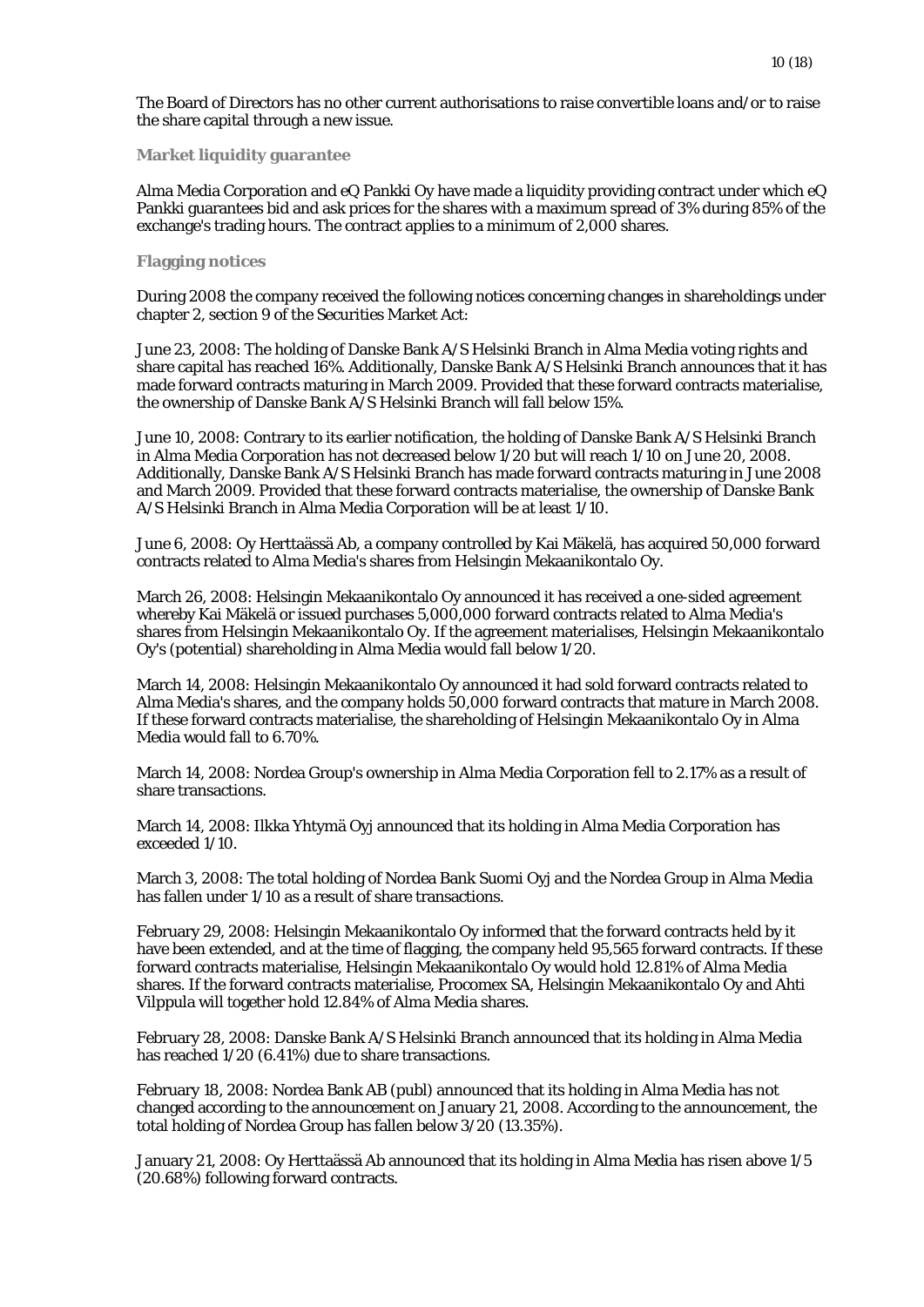January 21, 2008: Nordea Bank AB (publ) announced that its ownership in Alma Media has not changed according to the announcement on December 28, 2007. According to the announcement, Nordea Group's ownership exceeds 3/20 17.50%).

January 2, 2008: Nordea Bank AB (publ) announced that its ownership in Alma Media has not changed according to the announcement on October 1, 2007. According to the announcement, the holding of Nordea Group in Alma Media Corporation exceeds 3/20 (16.84%)

# **Environmental impacts**

The most significant environmental impacts from Alma Media's business operations consist of paper and energy consumption and traffic emissions. The company mainly uses newsprint in its newspaper products; the consumption of this was about 36,000 tonnes in 2008. The company used 18,838 MWh of electricity in 2008. The carbon dioxide emissions from printing and distribution arise mainly from traffic.

# **Dividend proposal**

Alma Media Corporation's Board of Directors will propose to the Annual General Meeting on March 11, 2009 that a dividend of EUR 0.30 (0.90) per share be paid for the 2008 financial year. Dividends are paid to shareholders who are entered in Alma Media Corporation's shareholder register maintained by the Finnish Central Securities Depository no later than the record date, March 16, 2009. The payment date is March 25, 2008. On December 31, 2008, the Group's parent company had distributable funds of altogether EUR 50,107,510. In addition, the Board of Directors proposes that, in accordance with Chapter 13, Section 6, Paragraph 2 of the Finnish Companies Act, the Annual General Meeting authorise the Board to decide upon the distribution of additional dividend on the following conditions:

- according to the authorisation, the Board may decide upon distributing additional dividend in a manner that limits the amount of additional dividend distributed on the basis of the authorisation to a maximum of EUR 0.20 per share

- the additional dividend may be distributed in one lot or in several proportions

- the total dividend for the 2008 financial year based on the authorisation may be no more than EUR 0.50 per share

- it is proposed that the authorisation include a right to the Board of Directors to decide upon all other conditions pertaining to the distribution of the dividend

- it is proposed that the authorisation be valid until the next ordinary annual general meeting of shareholders.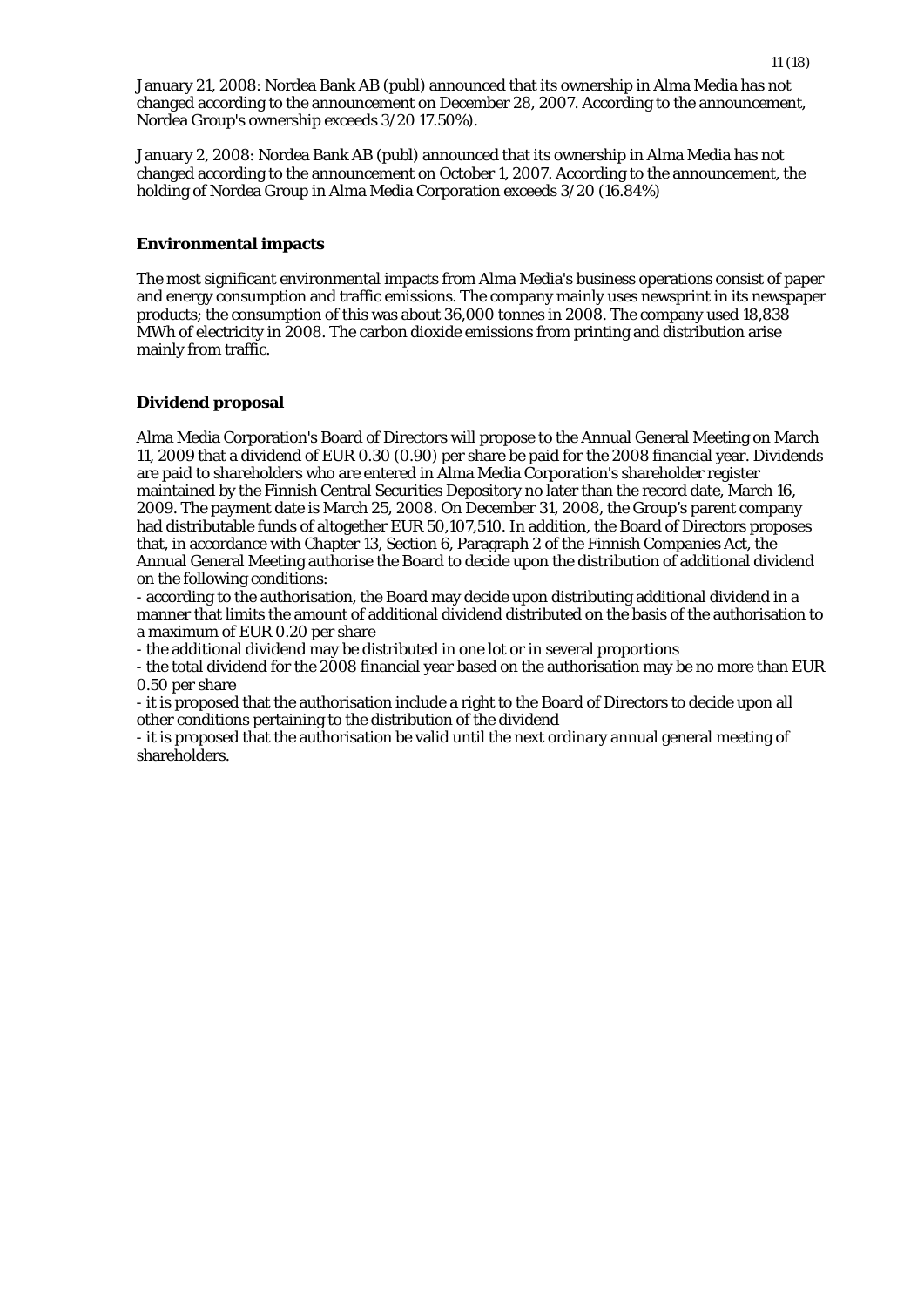# **SUMMARY OF FINANCIAL STATEMENTS AND NOTES**

|                                           | 2008        | 2007        | 2008     | 2007     |
|-------------------------------------------|-------------|-------------|----------|----------|
| <b>INCOME STATEMENT, MEUR</b>             | $10-12$     | $10-12$     | $1 - 12$ | $1 - 12$ |
| <b>NET SALES</b>                          | 86.6        | 85.5        | 341.2    | 328.9    |
| Other operating income                    | 0.9         | 9.1         | 1.7      | 13.0     |
| <b>Materials and services</b>             | $-25.5$     | $-25.7$     | $-102.0$ | $-99.1$  |
| Costs arising from employment benefits    | $-32.0$     | $-30.0$     | $-119.0$ | $-111.7$ |
| Depreciation and writedowns               | $-2.4$      | $-2.3$      | $-8.8$   | $-9.8$   |
| <b>Operating expenses</b>                 | $-18.2$     | $-15.9$     | $-64.9$  | $-56.8$  |
| <b>OPERATING PROFIT</b>                   | 9.5         | 20.6        | 48.3     | 64.4     |
| <b>Financial income</b>                   | 0.2         | 0.3         | 1.2      | 1.2      |
| <b>Financial expenses</b>                 | $-0.6$      | $-0.1$      | $-1.6$   | $-1.1$   |
| Share of associated companies' results    | 2.6         | 1.4         | 4.5      | 3.5      |
| PROFIT BEFORE TAX                         | 11.7        | 22.1        | 52.4     | 68.0     |
| Income tax                                | $-2.8$      | $-5.5$      | $-13.4$  | $-16.8$  |
| PROFIT FOR THE PERIOD                     | 8.9         | 16.6        | 39.0     | 51.2     |
|                                           |             |             |          |          |
| Distribution:                             |             |             |          |          |
| To the parent company shareholders        | 8.9         | 16.5        | 38.4     | 50.5     |
| <b>Minority interest</b>                  | 0.0         | 0.1         | 0.6      | 0.6      |
|                                           |             |             |          |          |
| Earnings/share, EUR                       | 0.12        | 0.22        | 0.51     | 0.68     |
| Earnings/share (diluted), EUR             | 0.12        | 0.22        | 0.51     | 0.68     |
|                                           |             |             |          |          |
|                                           |             |             |          |          |
| <b>BALANCE SHEET, MEUR</b>                | 31.12.2008  | 31.12.2007  |          |          |
| <b>ASSETS</b>                             |             |             |          |          |
| <b>NON-CURRENT ASSETS</b>                 |             |             |          |          |
| Goodwill                                  | 33.0        | 29.7        |          |          |
| <b>Intangible assets</b>                  | 12.3        | 10.2        |          |          |
| <b>Tangible assets</b>                    | 35.2        | 38.4        |          |          |
| Investments in associated companies       | 31.6        | 34.1        |          |          |
| Other long-term investments               | 4.2         | 4.0         |          |          |
| Deferred tax assets                       | 1.3         | 1.0         |          |          |
| <b>CURRENT ASSETS</b>                     |             |             |          |          |
| Inventories<br><b>Tax receivables</b>     | 1.5         | 1.4         |          |          |
| Accounts receivable and other receivables | 4.0<br>27.5 | 0.0<br>29.9 |          |          |
| Other short-term investments              | 2.9         | 3.0         |          |          |
| Cash and cash equivalents                 | 13.3        | 24.8        |          |          |
| ASSETS AVAILABLE FOR SALE                 | 0.0         | 4.7         |          |          |
| <b>TOTAL ASSETS</b>                       | 166.9       | 181.3       |          |          |
|                                           |             |             |          |          |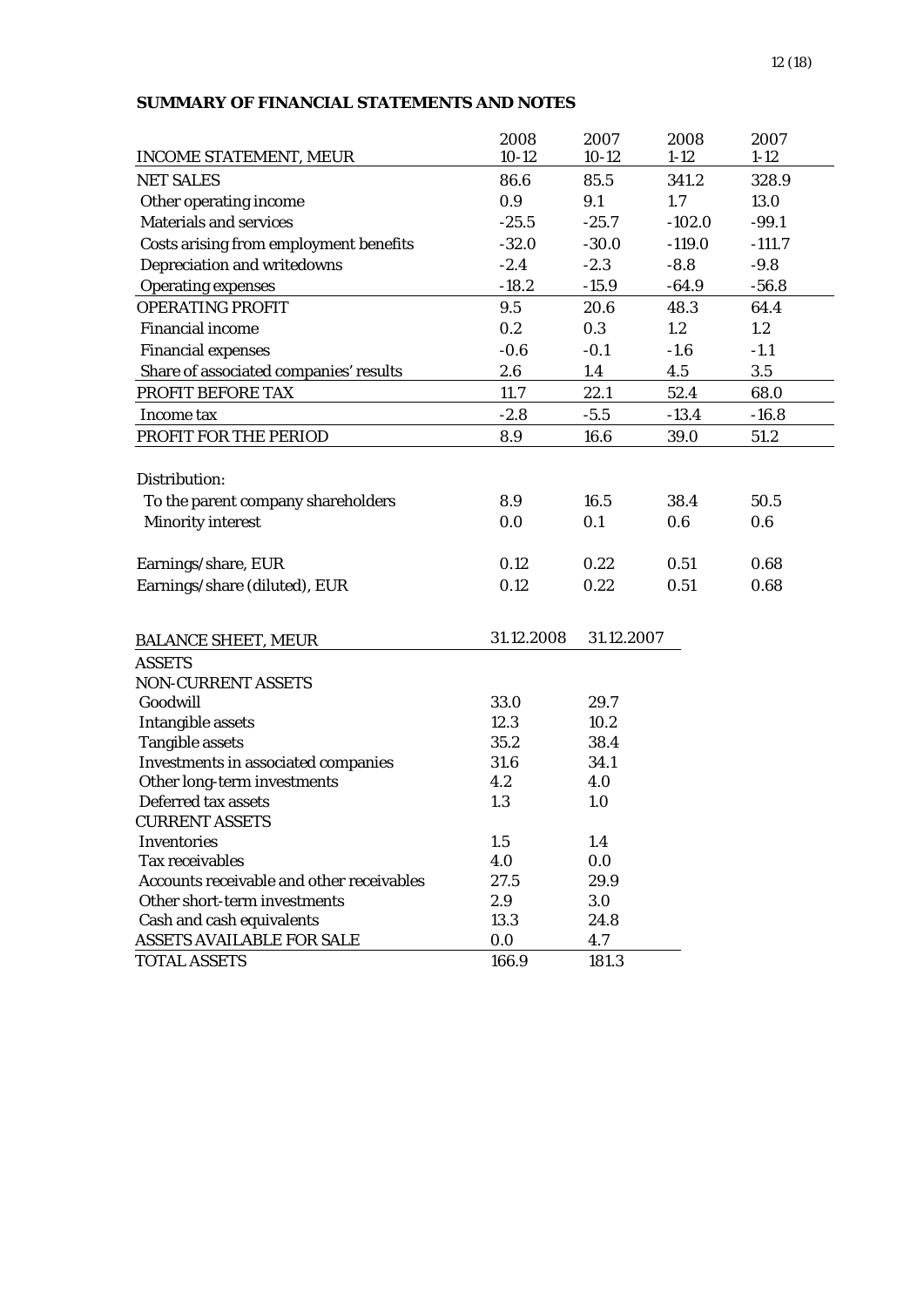| <b>BALANCE SHEET, MEUR</b>               | 31.12.2008 | 31.12.2007 |
|------------------------------------------|------------|------------|
| SHAREHOLDERS' EQUITY AND LIABILITIES     |            |            |
| Share capital                            | 44.8       | 44.8       |
| Share premium fund                       | 2.8        | 2.8        |
| <b>Cumulative translation adjustment</b> | $-0.8$     | 0.0        |
| <b>Retained earnings</b>                 | 41.1       | 70.0       |
| Parent company shareholders' equity      | 87.9       | 117.7      |
| <b>Minority interest</b>                 | 0.6        | $0.6\,$    |
| TOTAL SHAREHOLDERS' EQUITY               | 88.5       | 118.3      |
| <b>LIABILITIES</b>                       |            |            |
| Non-current liabilities                  |            |            |
| <b>Interest-bearing liabilities</b>      | 3.9        | 4.6        |
| Deferred tax liabilities                 | 2.5        | 1.8        |
| <b>Pension obligations</b>               | 3.7        | 3.7        |
| <b>Provisions</b>                        | 0.1        | 0.1        |
| Other long-term liabilities              | 0.5        | 0.9        |
| <b>Current liabilities</b>               |            |            |
| <b>Interest-bearing liabilities</b>      | 15.2       | 2.2        |
| <b>Advances received</b>                 | 12.3       | 12.0       |
| <b>Tax liabilities</b>                   | 1.3        | 1.1        |
| <b>Provisions</b>                        | 1.0        | 0.3        |
| Accounts payable and other liabilities   | 37.9       | 36.4       |
| <b>TOTAL LIABILITIES</b>                 | 78.4       | 63.0       |
| TOTAL EQUITY AND LIABILITIES             | 166.9      | 181.3      |

# RECONCILIATION OF SHAREHOLDERS' EQUITY 1 JANUARY - 31 DECEMBER 2008

| <b>MEUR</b>                                                                                     | <b>Share</b><br>capital | <b>Share</b><br>premium on<br>fund | Translati | difference earnings | Parent<br>Retained company.<br>total | Minority Equity.<br>interest | total          |
|-------------------------------------------------------------------------------------------------|-------------------------|------------------------------------|-----------|---------------------|--------------------------------------|------------------------------|----------------|
| Equity, 1 January 2008                                                                          | 44.8                    | 2.8                                | 0.0       | 70.0                | 117.7                                | 0.6                          | 118.3          |
| <b>Translation differences</b><br>Share of items recognized<br>directly in associated company's |                         |                                    | $-0.8$    |                     | $-0.8$                               |                              | $-0.8$         |
| equity                                                                                          |                         |                                    |           | $-0.9$              | $-0.9$                               |                              | $-0.9$         |
| Income recognized directly in<br>equity<br>Profit for the period                                |                         |                                    | $-0.8$    | $-0.9$<br>38.4      | $-1.7$<br>38.4                       | 0.0<br>0.6                   | $-1.7$<br>39.0 |
| Net income for the period                                                                       |                         |                                    | $-0.8$    | 37.4                | 36.6                                 | 0.6                          | 37.2           |
| <b>Share-based payments</b><br>Dividend paid by parent                                          |                         |                                    |           | 0.8                 | 0.8                                  |                              | 0.8            |
| company                                                                                         |                         |                                    |           | $-67.2$             | $-67.2$                              |                              | $-67.2$        |
| Dividends paid by subsidiaries                                                                  |                         |                                    |           |                     |                                      | $-0.6$                       | $-0.6$         |
| Equity, 31 December 2008                                                                        | 44.8                    | 2.8                                | $-0.8$    | 41.1                | 87.9                                 | 0.6                          | 88.5           |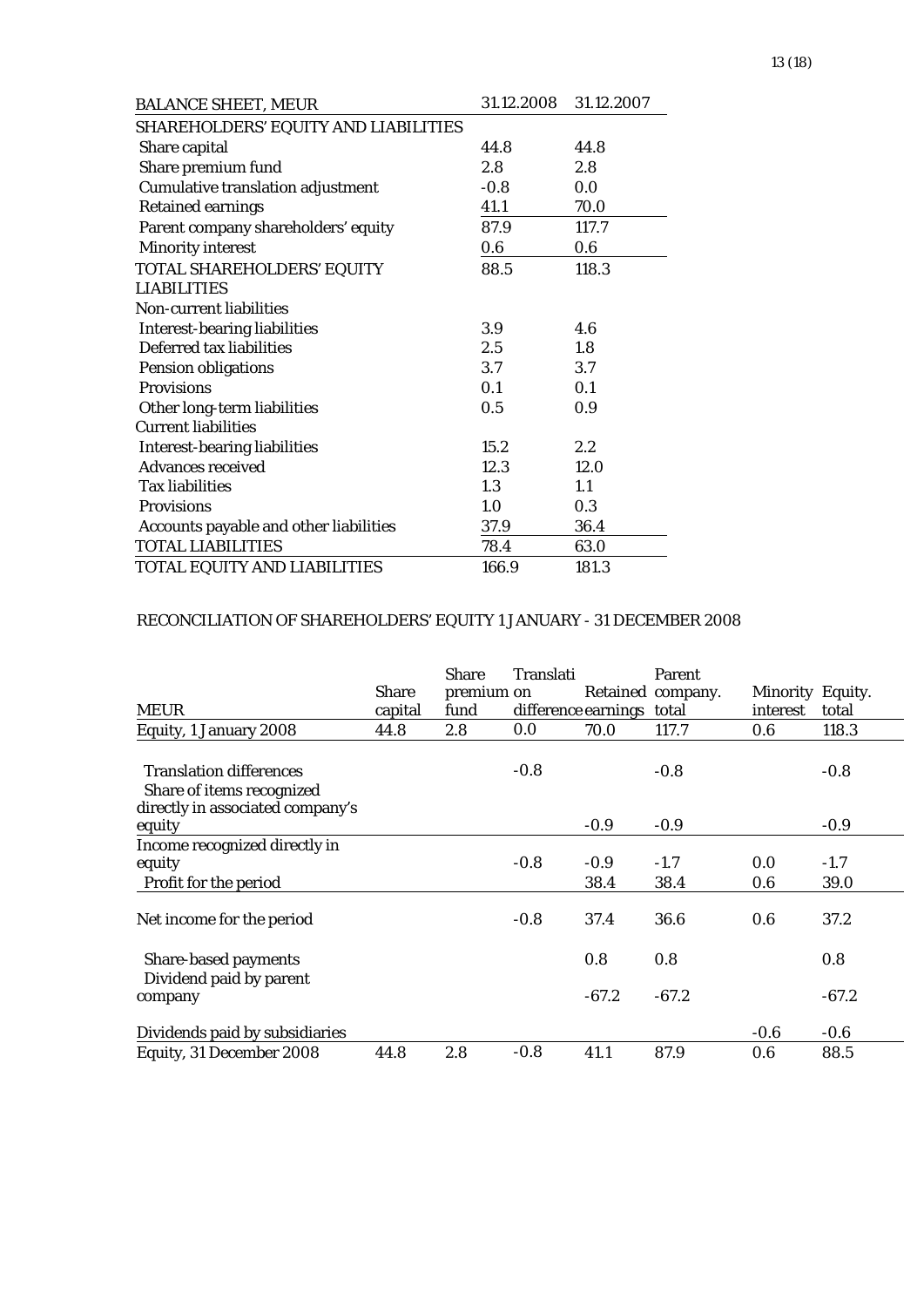#### MEUR Share capital Share premium on fund Translati difference earnings Retained company. Parent total Minority Equity. interest total Equity, 1 January 2007 44.8 2.8 0.1 67.2 114.9 0.4 115.3 Translation differences and the control of the control of the control of the control of the control of the control of the control of the control of the control of the control of the control of the control of the control of Share of items recognized directly in associated company's equity  $0.2$   $0.2$   $0.2$   $0.2$ Income recognized directly in equity -0.1 0.2 0.1 0.0 0.1 Profit for the period 50.5 50.5 0.6 51.2 Net income for the period 100 000 -0.1 50.7 50.6 0.6 51.3 Share-based payments 0.6 0.6 0.6 0.6 0.6 Dividend paid by parent  $-48.5$   $-48.5$   $-48.5$   $-48.5$ Dividends paid by subsidiaries  $-0.3$  -0.3  $-0.3$ Equity, 31 December 2007 44.8 2.8 0.0 70.0 117.7 0.6 118.3 CASH FLOW STATEMENT, MEUR 2008 10-12 2007 10-12 2008 1-12 2007 1-12 Cash flow from operating activities Profit for the period 8.9 16.6 39.0 51.2 Adjustments 3.1 -3.7 17.5 8.8 Change in working capital 1.0  $-2.5$  4.0  $3.4$ Dividend income received 0.5 0.0 4.5 3.2 Interest income received 0.2 0.3 0.9 1.1 Interest expenses paid  $-0.6$   $-0.1$   $-1.6$   $-1.1$ Taxes paid  $-4.4$   $-3.5$   $-17.5$   $-14.1$ Net cash provided by operating activities 8.6 7.1 46.9 52.5 Cash flow from investing activities Investments in tangible and intangible assets  $-0.7$   $-1.8$   $-4.2$   $-5.6$ Proceeds from disposal of tangible and intangible assets 0.0 0.0 1.0 1.5 Other investments  $-0.3$   $-1.0$   $-1.2$   $-1.0$ Proceeds from disposal of other investments  $0.7$   $0.2$   $0.8$   $3.4$ Subsidiary shares purchased  $-0.1$  0.0  $-4.0$   $-0.3$ Associated company shares purchased 0.0 0.0 0.0 -1.5 Net cash used in investing activities 6.5 0.0 6.5 0.0 Cash flow before financing activities 6.2 -2.5 -1.0 -3.5 Cash flow from financing activities 14.7 4.6 45.8 49.1 Long-term loan repayments Short-term loans raised 0.0 0.0 35.0 2.0 Short-term loans repaid  $\begin{array}{cccc} -6.6 & -0.6 & -24.3 & -5.2 \end{array}$ Change in interest-bearing receivables  $-0.2$  0.1 0.0  $-0.5$  Dividends paid and capital repayment 0.0 0.0 -67.8 -48.8  $-6.8$   $-0.5$   $-57.1$   $-52.5$ Change in cash funds (increase  $+ /$  decrease -)  $\qquad 7.9 \qquad 4.0 \qquad -11.2 \qquad -3.4$ Cash and cash equivalents at start of period 5.6 20.8 24.8 28.2 Impact of change in foreign exchange rates  $-0.2$  0.0  $-0.2$  0.0 0.0 Cash and cash equivalents at end of period 13.3 24.8 13.3 24.8

#### RECONCILIATION OF SHAREHOLDERS' EQUITY 1 JANUARY - 31 DECEMBER 2007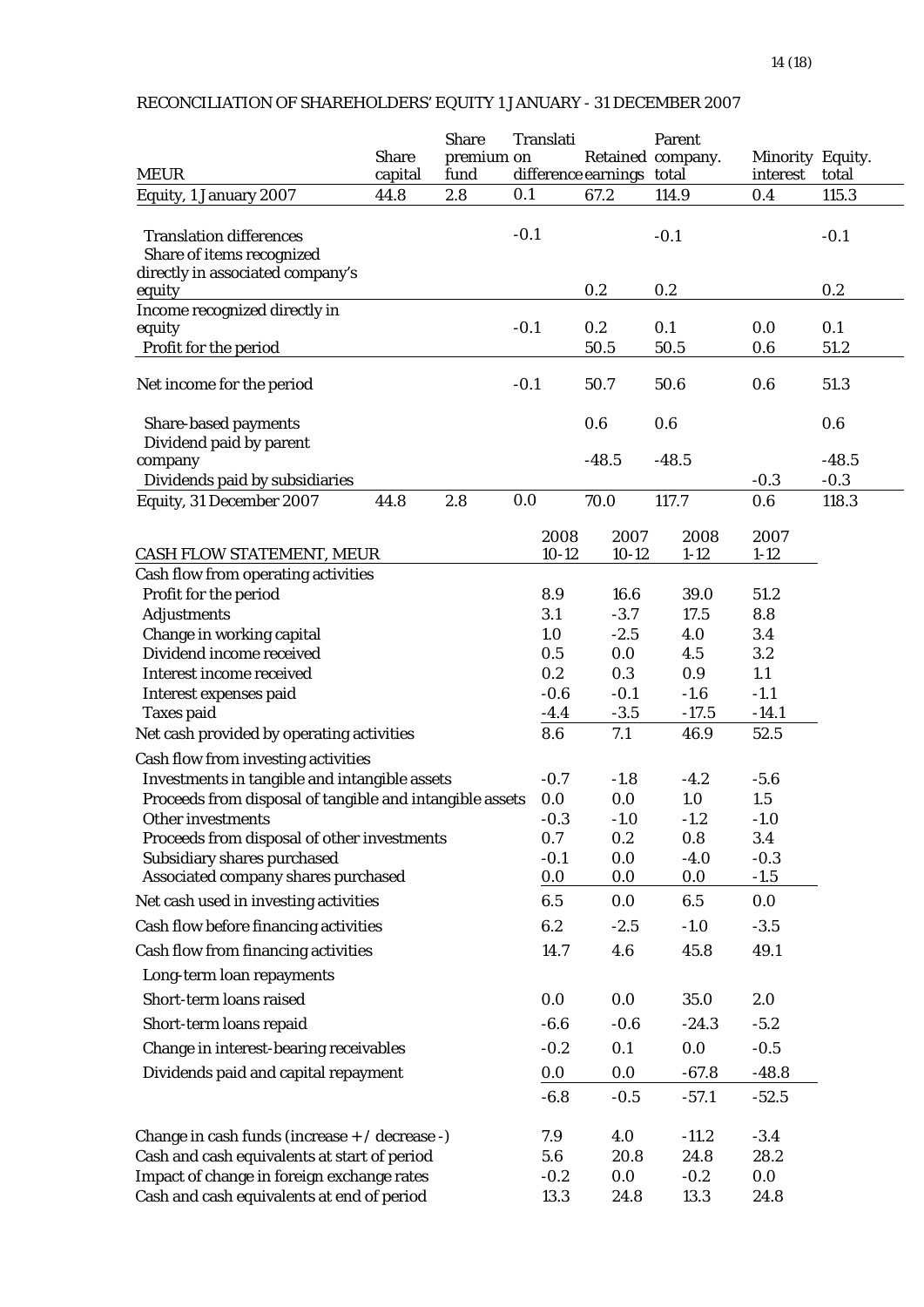# **BUSINESS ACQUISITIONS JANUARY–DECEMBER 2008**

Alma Media purchased the entire stock of Jadecon Oy on February 20, 2008. The purchased company's business includes the online TV listing service Telkku.com. In addition, the corporation acquired the entire stock of Vuodatus.net Oy on October 1, 2008. Both of these companies are reported under the Newspapers segment as part of Iltalehti.

Suomen Paikallissanomat Oy acquired the business of Rannikkoseudun Sanomat, publisher of the Rannikkoseutu newspaper, on September 1, 2008, as well as the business of Janakkalan Sanomat, a local newspaper, on December 31, 2008.

|                                                  | Book value before Fair values used in |               |  |
|--------------------------------------------------|---------------------------------------|---------------|--|
|                                                  | consolidation                         | consolidation |  |
| Intangible assets                                | 0.0                                   | 2.1           |  |
| <b>Receivables</b>                               | 0.2                                   | 0.2           |  |
| Cash and cash equivalents                        | 0.1                                   | 0.1           |  |
| Assets total                                     | 0.3                                   | 2.4           |  |
| Deferred tax liabilities                         |                                       | 0.6           |  |
| <b>Current liabilities</b>                       | 0.1                                   | 0.1           |  |
| <b>Total liabilities</b>                         | 0.1                                   | 0.6           |  |
| Net assets                                       | 0.2                                   | 1.8           |  |
| Goodwill arising in acquisitions                 |                                       | 4.0           |  |
| <b>Acquisitions cost</b>                         |                                       | 5.8           |  |
| Cash and cash equivalents of acquired operations |                                       | 0.1           |  |
| Impact on cash flow                              |                                       | 5.7           |  |

The current values recorded under intangible assets in consolidation related mainly to brands and customer agreements. Goodwill on acquisitions, totalling MEUR 4.0, was affected by the expectable synergy benefits pertaining to the acquired businesses. The operating profit of the business operations acquired since the acquisition dates has been MEUR 0.6 in total. The consolidated net sales would have been approximately MEUR 342.6 and operating profit MEUR 48.8 if the acquisitions had been made in the beginning of 2008.

The determination of the current values of customer agreements is based on the expected duration of the customer relationships and the discounted net cash flow produced by existing customers. The current value of the acquired brands is determined based on estimated discounted royalty payments.

# **INFORMATION BY SEGMENT**

Alma Media's reporting segments in the financial statements are Newspapers, Kauppalehti group and Marketplaces. Other Operations comprises the Corporation's parent company and the operations of the Corporation's financial management service centre.

The descriptive section of this bulletin presents the net sales and operating profits of the segments and the allocation of the associated companies' results to the reporting segments. Financial items and income taxes are handled as not allocated to the segments. The following table presents the assets and liabilities of the segments as well as the non-allocated asset and liability items.

| <b>ASSETS BY SEGMENT, MEUR</b>    | 31.12.2008 | 31.12.2007 |
|-----------------------------------|------------|------------|
| <b>Newspapers</b>                 | 67.5       | 64.7       |
| Kauppalehti group                 | 52.3       | 56.5       |
| <b>Marketplaces</b>               | 15.2       | 15.4       |
| Other operations and eliminations | 10.5       | 19.0       |
| Non-allocated assets              | 21.4       | 25.7       |
| <b>Total</b>                      | 166.9      | 181.3      |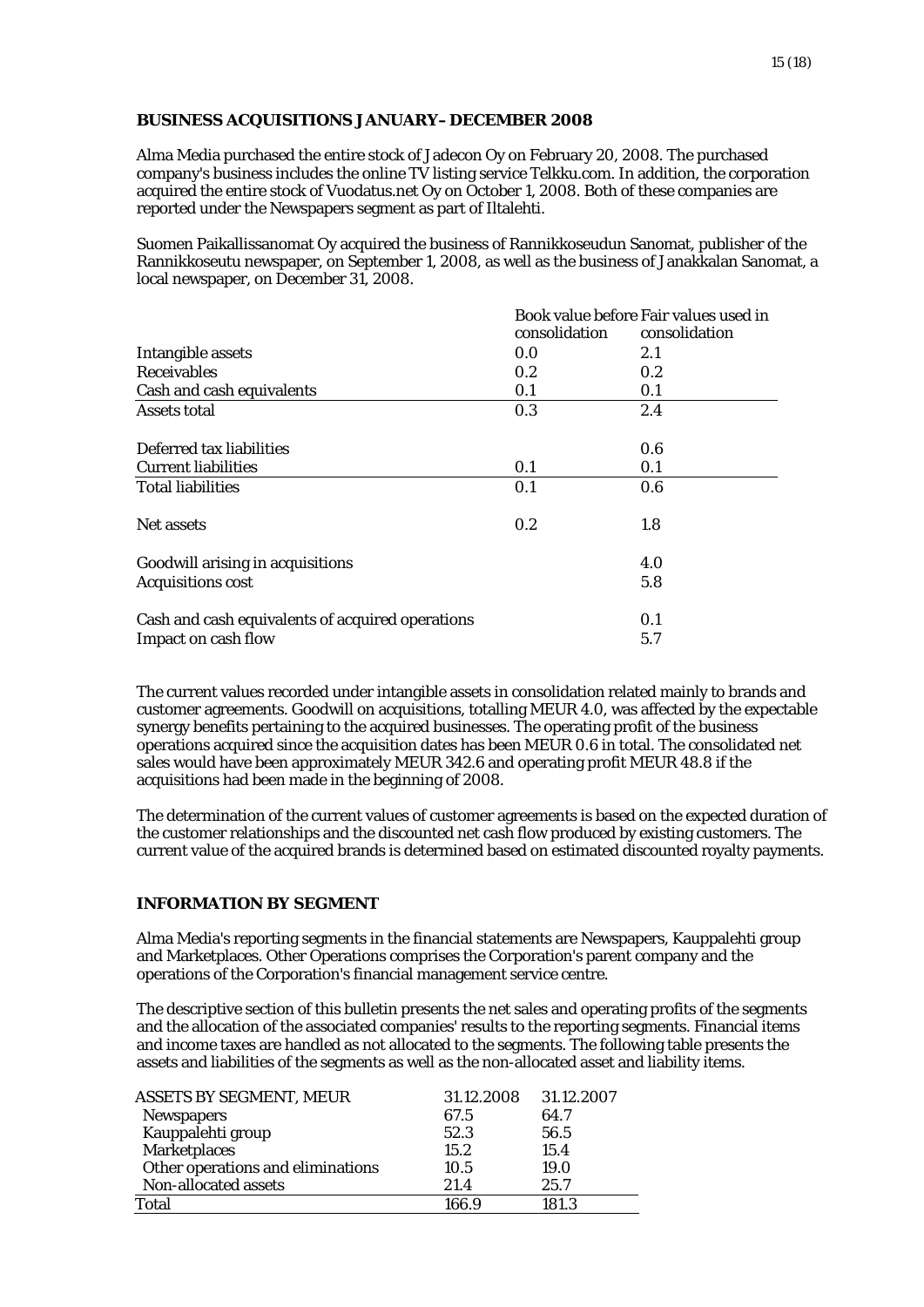| LIABILITIES BY SEGMENT, MEUR      | 31.12.2008 | 31.12.2007 |        |        |
|-----------------------------------|------------|------------|--------|--------|
| <b>Newspapers</b>                 | 32.7       | 31.4       |        |        |
| Kauppalehti group                 | 11.8       | 12.6       |        |        |
| <b>Marketplaces</b>               | 4.2        | 3.9        |        |        |
| Other operations and eliminations | 6.8        | 5.5        |        |        |
| Non-allocated liabilities         | 22.9       | 9.7        |        |        |
| Total                             | 78.4       | 63.0       |        |        |
|                                   |            |            |        |        |
|                                   | 2008       | 2007       | 2008   | 2007   |
| <b>GROUP INVESTMENTS, MEUR</b>    | 10-12      | $10-12$    | $1-12$ | $1-12$ |
| Gross capital expenditure         | 2.9        | 3.8        | 14.5   | 12.1   |

# **PROVISIONS**

The Group's provisions at the end of 2008 totalled MEUR 1.1. The amount of provisions has increased by MEUR 0.7 compared with the situation on December 31, 2007. The increase mainly comprises restructuring provisions. Decreases in the provisions during the financial year are the result of actual costs.

| COMMITMENTS AND CONTINGENCIES, MEUR                                                                            | 31.12.2008 | 31.12.2007 |
|----------------------------------------------------------------------------------------------------------------|------------|------------|
| Collateral on own behalf                                                                                       |            |            |
| <b>Chattel mortgages</b>                                                                                       | 0.0        | 0.0        |
| <b>Collateral for others</b>                                                                                   |            |            |
| <b>Guarantees</b>                                                                                              | 0.0        | 0.0        |
| Other commitments                                                                                              |            |            |
| <b>Commitments based on agreements</b>                                                                         | 0.1        | 0.1        |
| Minimum rents payable based on other lease agreements:                                                         |            |            |
| Within one year                                                                                                | 7.9        | 7.5        |
| Within 1-5 years                                                                                               | 19.1       | 18.1       |
| After 5 years                                                                                                  | 27.9       | 26.5       |
| Total                                                                                                          | 54.9       | 52.1       |
| The Group also has purchase agreements based on IFRIC 4<br>which include a lease component per IAS 17. Minimum |            |            |
| payments based on these agreements:                                                                            | 3.1        | 4.6        |
| <b>GROUP DERIVATIVE CONTRACTS, MEUR</b>                                                                        | 31.12.2008 | 31.12.2007 |
| Commodity derivative contracts, electricity derivatives                                                        |            |            |
| Fair value *                                                                                                   | $-0.1$     | 0.1        |
| Nominal value                                                                                                  | 0.7        | 0.4        |

\* The fair value represents the return that would have arisen if the derivative positions had been cleared on the balance sheet date.

# **CONTINGENT LIABILITIES**

Previously, the Group had contingent liabilities totalling MEUR 7.8. The tax authorities issued a claim to correct the company's income tax for 2003. The tax authorities considered that the loss arising from Alma Media's disposal of the shares of its associated company Talentum to Kauppalehti Oy at the market price should not have been tax-deductible. At the end of 2006 (December 20, 2006) the company was informed of a ruling by the Adjustments Board of the Corporate Taxation Centre to the effect that the Adjustments Board rejected the claim by the tax authorities. The tax authorities appealed the Adjustments Board's ruling to the Helsinki Administrative Court, which on December 4, 2008 dismissed the appeal. Tax authorities have not appealed the Helsinki Administrative Court's ruling to the Supreme Administrative Court.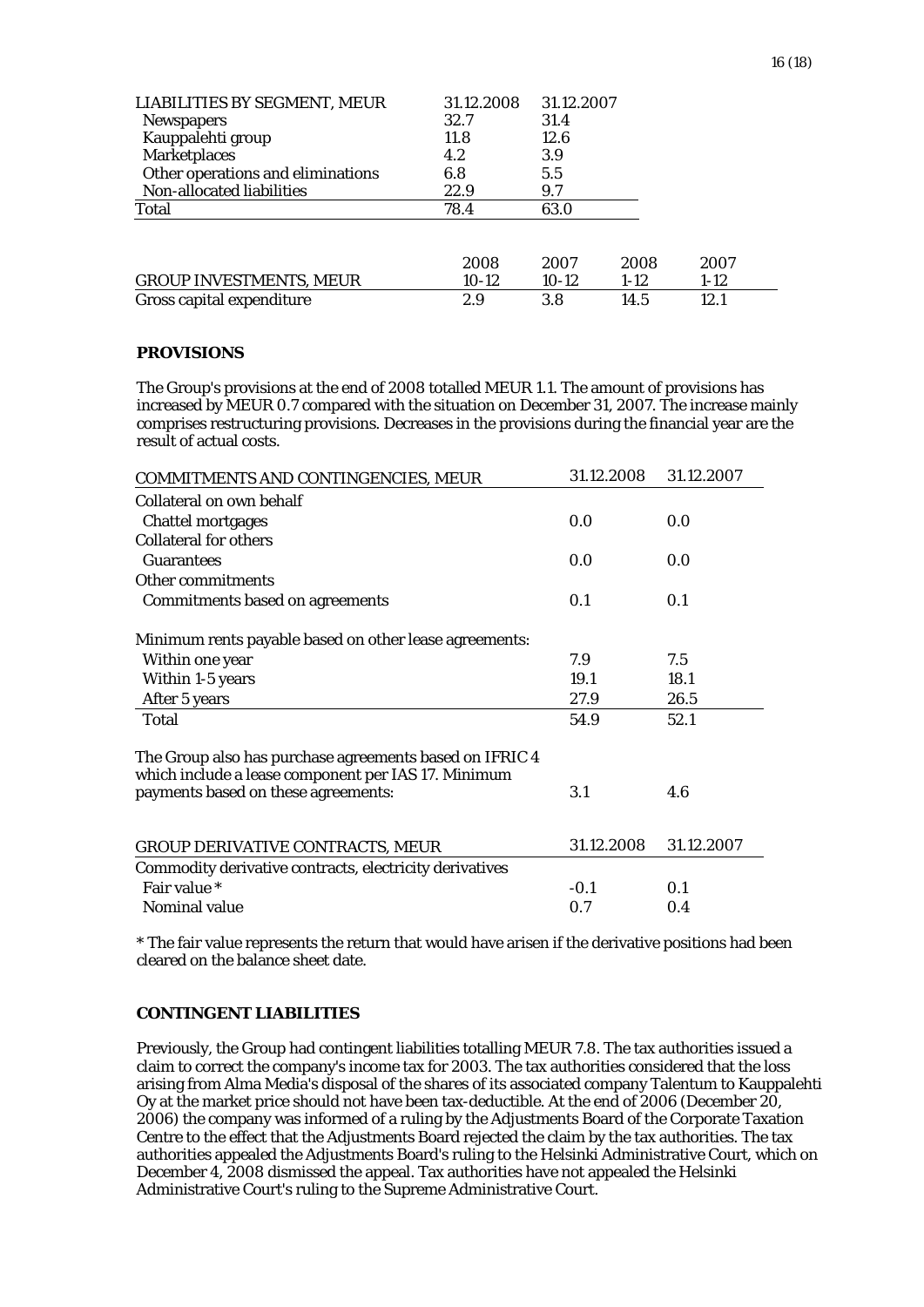# **RELATED PARTY ACTIVITIES**

Alma Media Group's related parties are its associated companies and the companies they own. The following table summarises the operations undertaken between Alma Media and its associated companies and the status regarding their receivables and liabilities:

| RELATED PARTY ACTIVITIES WITH ASSOCIATED                                                                                   | 2008    | 2007    | 2008       | 2007       |
|----------------------------------------------------------------------------------------------------------------------------|---------|---------|------------|------------|
| <b>COMPANIES, MEUR</b>                                                                                                     | $10-12$ | $10-12$ | $1 - 12$   | $1-12$     |
| Sales of goods and services                                                                                                | 0.0     | 0.1     | 0.2        | 0.2        |
| Purchases of goods and services                                                                                            | 1.2     | 1.4     | 4.5        | 5.9        |
| Accounts receivable. Ioan and other receivables at the balance<br>sheet date<br>Accounts payable at the balance sheet date |         |         | 0.0<br>0.1 | 4.7<br>0.1 |

Related parties also include the company's senior management (Board of Directors, managing directors and the Group Executive Team). The section Alma Media Share/Option Rights of this financial statements bulletin presents information on changes to the current option scheme intended to motivate and secure the long-term commitment of the Group's senior management.

# **MAIN ACCOUNTING PRINCIPLES (IFRS)**

This bulletin has been prepared in accordance with IFRS standards.

The bulletin applies the same accounting principles and calculation methods as in the previous annual accounts dated December 31, 2007. However, the financial statements bulletin does not contain all the information or notes to the accounts included in the annual report. This interim report should therefore be read in conjunction with the company's annual report.

The key indicators are calculated using the same formulae as applied in the previous annual financial statements.

In 2008 the Corporation adopted the following new accounting standards:

IAS 39: Financial Instruments: Recognition and Measurement (amendment) IFRS 7: IFRS 7 Financial Instruments: Disclosures (amendment) IFRIC 11: IFRS 2 Group and Treasury Share Transactions IFRIC 14: The Limit on a Defined Benefit Asset, Minimum Funding Requirements and their Interaction

The aforementioned new standards and interpretations have only a very minor effect on the Corporation's income statement and balance sheet. Their application mainly affects the notes to the accounts.

New accounting standards and interpretations to be adopted from the beginning of 2009 are:

IFRS 8: Operating Segments IAS 23: Borrowing Costs, amendment IAS 1: Presentation of Financial Statements, amendment IFRS 2: Share-based Payment IAS 1: Presentation of Financial Statements and IAS 32 Financial Instruments: Presentation IAS 39: Financial Instruments: Recognition and Measurement IFRIC 13: Customer Loyalty Programmes

The European Union has not yet approved the adoption of the amended standards IAS 39 and IAS 1. EU approval is required for the adoption of the amended standards within the Corporation.

New accounting standards to be adopted from the beginning of 2010 are:

IFRS 3: Business Combinations, amendment IAS 27: Consolidated and Separate Financial Statements